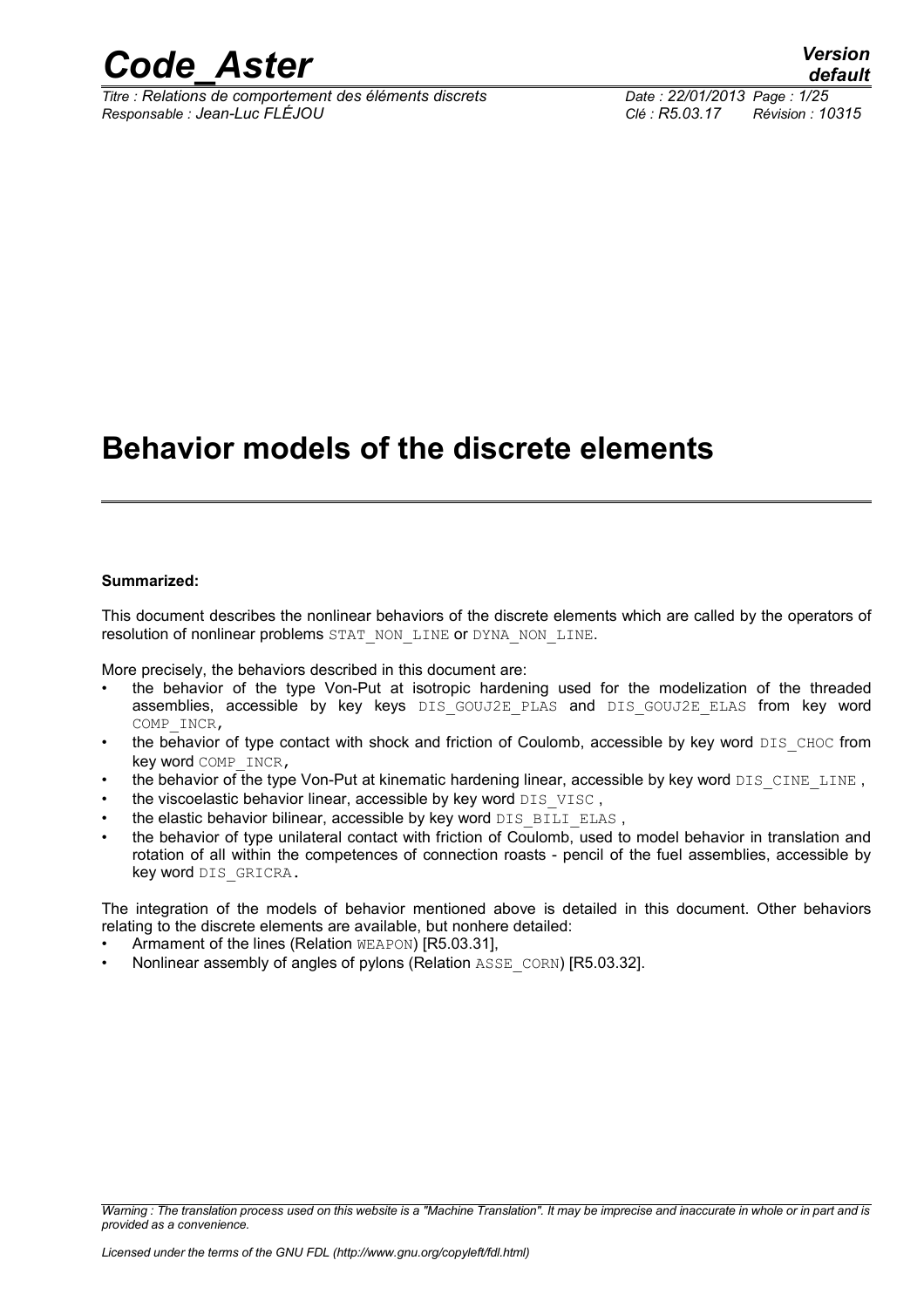# **Code Aster**

Titre : Relations de comportement des éléments discrets Responsable : Jean-Luc FLÉJOU

Date: 22/01/2013 Page: 2/25 Clé : R5.03.17 Révision : 10315

# **Contents**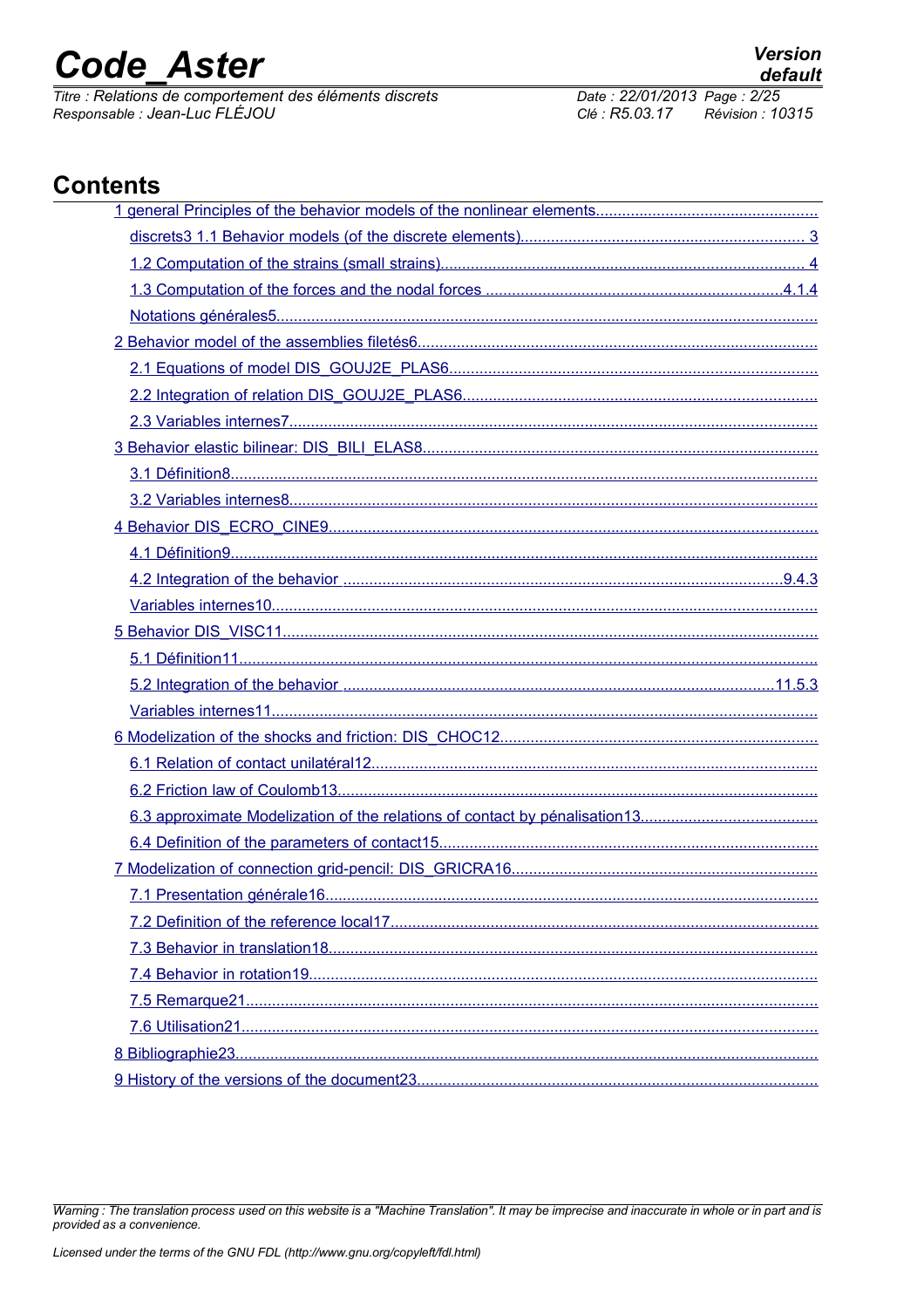*Titre : Relations de comportement des éléments discrets Date : 22/01/2013 Page : 3/25 Responsable : Jean-Luc FLÉJOU Clé : R5.03.17 Révision : 10315*

# <span id="page-2-0"></span>**1 general Principles of the behavior models of the nonlinear**

### **1.1 discrete elements Behavior models (of the discrete elements)**

<span id="page-2-1"></span>the relations available in *Code\_Aster* for the discrete elements are incremental behavior models given under factor key word  $\overline{\text{the}}$  COMP INCR by the key word RELATION in nonlinear operators STAT\_NON\_LINE and DYNA\_NON\_LINE. There are:

- the behavior of the type Von-Put at isotropic hardening used for the modelization of the assemblies threaded, implemented in MACR GOUJ2E CALC and accessible by key keys DIS\_GOUJ2E\_PLAS and DIS\_GOUJ2E\_ELAS,
- the behavior of type contact with shock and friction of Coulomb, accessible by the key word DIS\_CHOC,
- the behavior of the type Von Mises to kinematic hardening linear, accessible by key word DIS CINE LINE,
- the viscoelastic behavior linear, accessible by key word DIS\_VISC,
- the elastic behavior bilinear, accessible by key word DIS\_BILI\_ELAS,
- the behavior of type unilateral contact with friction of Coulomb, used to model behavior in translation and rotation of all within the competences of connection roasts - pencil of the fuel assemblies, accessible by the key word DIS\_GRICRA,

And the behaviors following, which are not here detailed:

- Armament of the lines (relation ARMS) [R5.03.31],
- Nonlinear assembly of angles of pylons (relation ASSE\_CORN) [R5.03.32],

the parameters necessary to these relations are provided in operator DEFI\_MATERIAU by the key keys:

| Behavior in<br>STAT NON LINE<br>DYNA NON LINE | Type of element<br>(modelization) in<br><b>AFFE MODELE</b>                                                                | Key words in<br>DEFI MATERIAU | AFFE CARA ELEM<br>key words under<br><b>DISCRET</b>                                                                   |
|-----------------------------------------------|---------------------------------------------------------------------------------------------------------------------------|-------------------------------|-----------------------------------------------------------------------------------------------------------------------|
| DIS GOUJ2E ELAS<br>DIS GOUJ2E PLAS            | 2D DIS T:<br>discrete element 2D with two<br>nodes in translation                                                         | TENSION                       | CARA: "K T D L"                                                                                                       |
| DIS ECRO CINE                                 | DIS T, D DIS T,<br>DIS TR, 2D DIS TR :<br>discrete elements 2D or 3D<br>with one or two nodes in<br>translation/rotation  | DIS ECRO CINE                 | CARA: "K T D L"<br>CARA: "K_TR_D_L"<br>CARA: " $K$ $\overline{T}$ $\overline{D}$ $\overline{N}$ "<br>CARA: "K TR D N" |
| DIS VISC                                      | DIS T, 2D DIS T,<br>DIS TR, 2D DIS TR :<br>discrete elements 2D or 3D<br>with one or two nodes in<br>translation/rotation | DIS VISC                      | CARA: "K T D L"<br>CARA: "K TR D L"<br>CARA: " $K T D N''$<br>CARA: "K TR D N"                                        |
| DIS BILI ELAS                                 | DIS T, 2D_DIS_T,<br>DIS TR, 2D DIS TR :<br>discrete elements 2D or 3D<br>with one or two nodes in<br>translation/rotation | $\verb DIS_BILI_ELAS $        | CARA: "K T D L"<br>CARA: "K TR D L"<br>CARA: "K T D N"<br>CARA: "K TR D N"                                            |
| shock<br>and                                  | DIS CHOC contact DIS T, 2D DIS T:<br>with discrete elements 2D or 3D<br>friction of Coulomb with two nodes in translation | DIS_CONTACT                   | CARA: "K T D L"<br>CARA: "K T D N"<br>For the elastic computation<br>of stiffness and eigen<br>modes                  |
| DIS_GRICRA                                    | DIS TR:<br>discrete elements 3D with two<br>nodes in translation/rotation                                                 | DIS_GRICRA                    | CARA: "K TR L"<br>For the elastic computation<br>of stiffness<br>and eigen<br>modes                                   |

Contrary to the models of behavior 1D [bib3], these relations bind the forces directly and the displacements, instead of being formulated between stresses and strains. They are valid only in small

*Warning : The translation process used on this website is a "Machine Translation". It may be imprecise and inaccurate in whole or in part and is provided as a convenience.*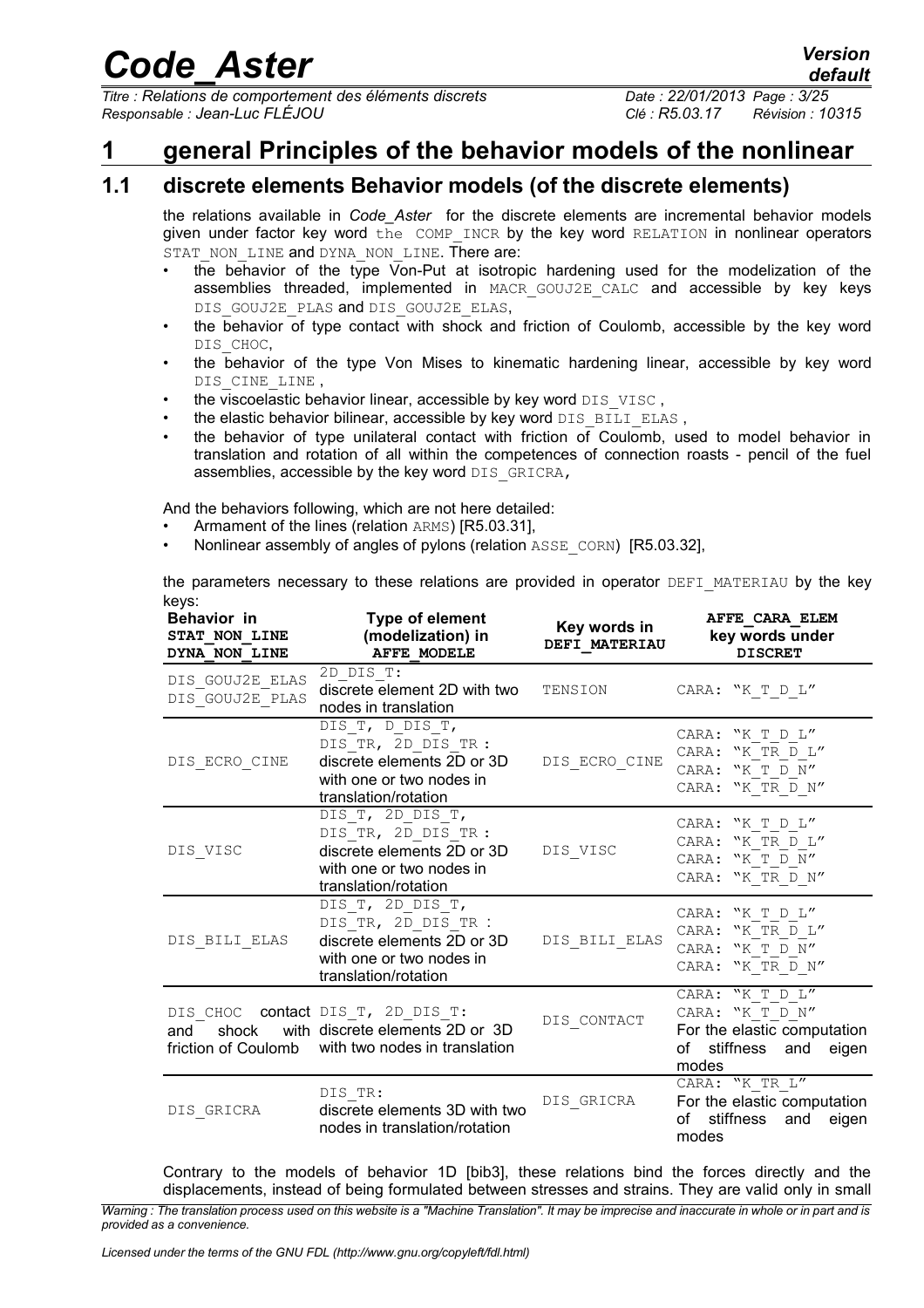*Titre : Relations de comportement des éléments discrets Date : 22/01/2013 Page : 4/25 Responsable : Jean-Luc FLÉJOU Clé : R5.03.17 Révision : 10315*

*default*

strains. One describes for each behavior model the computation of the field of forces from a given displacement increment (cf algorithm of Newton [R5.03.01]), the computation of the nodal **forces** *R* and tangent matrix.

### **1.2 Computation of the strains (small strains)**

<span id="page-3-2"></span>For each one of the finite elements of *the Code Aster*, in STAT NON LINE, the total algorithm (Newton) provides to the elementary routine, which integrates the behavior, an increase in the field of displacement [R5.03.01]

For the discrete elements with 2 nodes, one from of deduced the increase in elongation (in translation) or rotation, between nodes 1 and 2 of the element:  $\varDelta \, \varepsilon \!=\! \varDelta \, u_2^{} \!-\! \varDelta \, u_1^{}$  .

For the discrete elements with a node, one obtains simply:  $\Delta \varepsilon = \Delta u_1$ 

## **1.3 Computation of the forces and the nodal forces**

<span id="page-3-1"></span>After integration of the behavior, it is necessary to provide to the total algorithm (Newton) a vector containing the generalized forces, on the one hand, and on the other hand a vector containing the nodal forces  $R$  [R5.03.01] in total reference  $(X, Y, Z)$ .

For the discrete elements, the resolution of the nonlinear local problem directly provides the forces in the element (uniforms in the element), in local coordinate system  $(x, y, z)$ , which are form:



 $F_1 = F_2 = |F_x \ F_y \ F_z \ M_x \ M_y \ M_z|$  translation and rotation.

The vector  $R$  of the equivalent nodal forces (which is expressed in the total reference) is deduced from *F* change from reference:

$$
R = PT Rloc P \quad avec \quad Rloc = \begin{cases} -F_1(noeud 1) \\ F_2(noeud 2) \end{cases}
$$

where *P* is the matrix of change of reference, allowing the transition of the total reference towards the local coordinate system, as for the beam elements [R3.08.01].

### **1.4 General notations**

<span id="page-3-0"></span>All the quantities evaluated at previous time are subscripted par.

*Warning : The translation process used on this website is a "Machine Translation". It may be imprecise and inaccurate in whole or in part and is provided as a convenience.*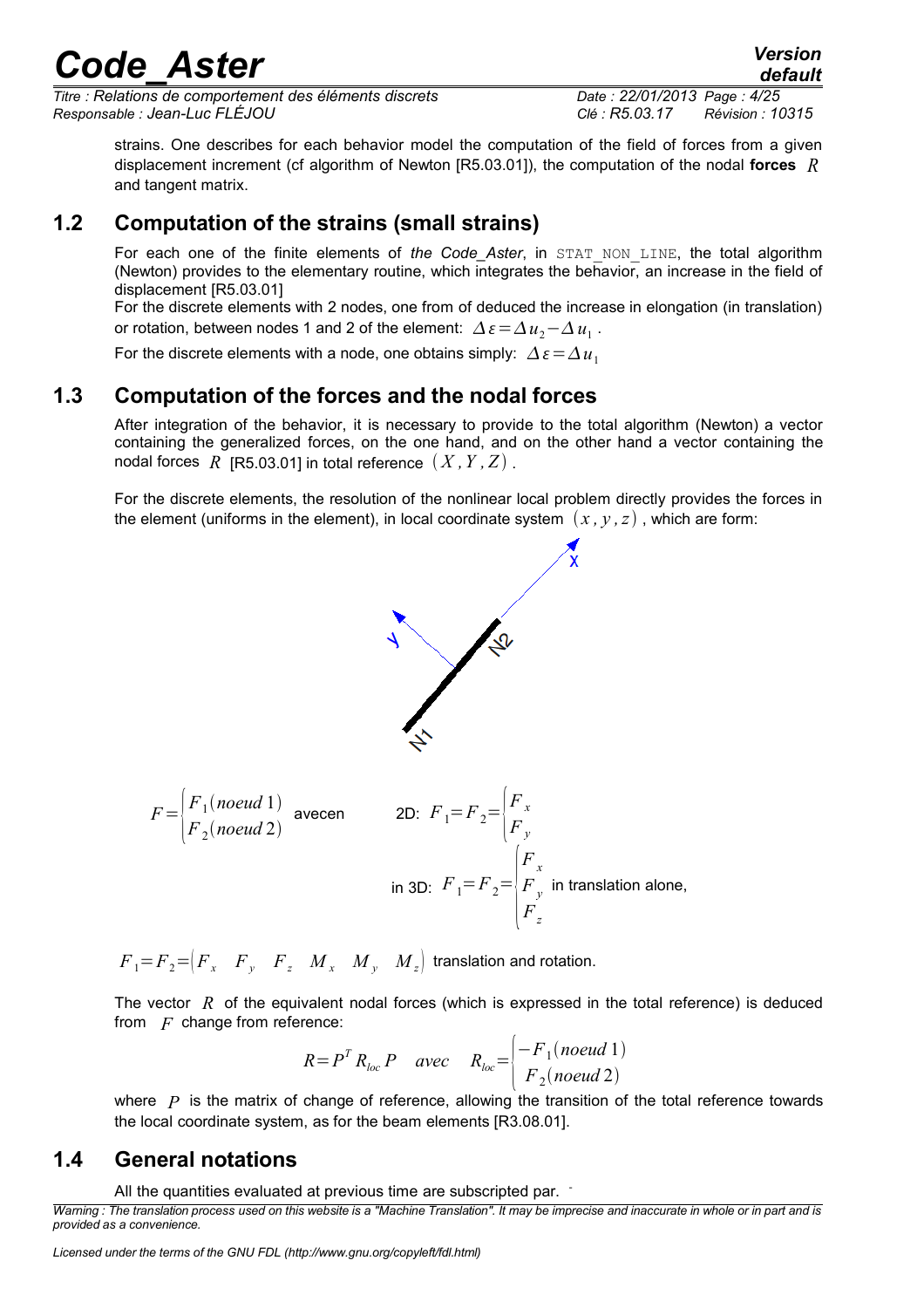*Titre : Relations de comportement des éléments discrets Date : 22/01/2013 Page : 5/25 Responsable : Jean-Luc FLÉJOU Clé : R5.03.17 Révision : 10315*

the quantities evaluated at time  $t + \Delta t$  are not subscripted. The increments are indicated par.  $\Delta$  One has as follows:

$$
Q = Q(t + \Delta t) = Q^{-}(t) + \Delta Q(t) = Q^{-} + \Delta Q
$$

*Warning : The translation process used on this website is a "Machine Translation". It may be imprecise and inaccurate in whole or in part and is provided as a convenience.*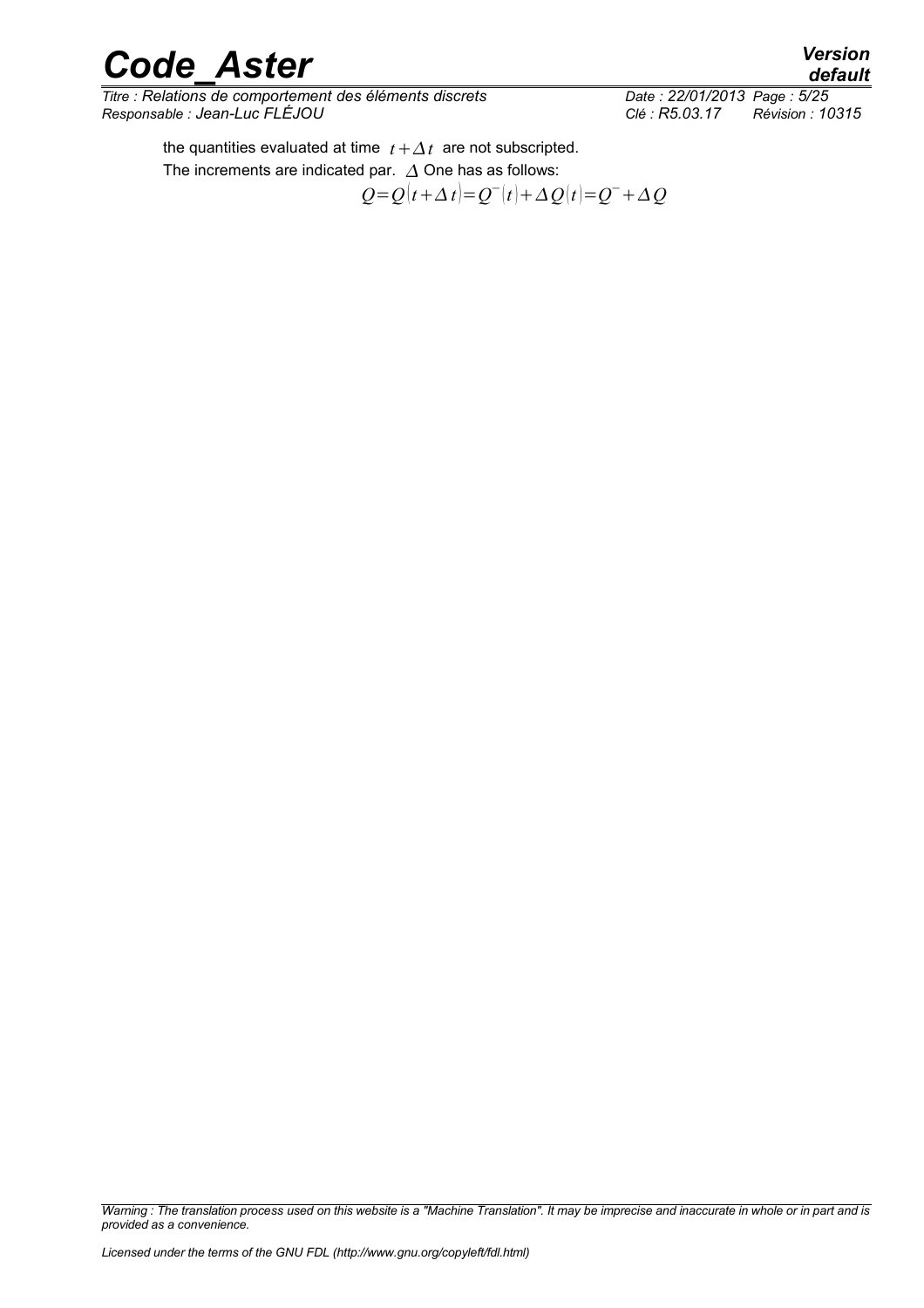*Titre : Relations de comportement des éléments discrets Date : 22/01/2013 Page : 6/25 Responsable : Jean-Luc FLÉJOU Clé : R5.03.17 Révision : 10315*

# <span id="page-5-2"></span>**2 Behavior model of the threaded assemblies**

### **2.1 Equations of model DIS\_GOUJ2E\_PLAS**

<span id="page-5-1"></span>They are deduced from behavior 3D VMIS ISOT TRAC [R5.03.02]: one represents there behavior model of an elastoplastic type to isotropic hardening, binding the forces in the discrete element unlike displacement of the two nodes in the local  $y$  direction.

In the local *x* direction, the behavior is elastic, linear, and the coefficient connecting the force *Fx* to displacement  $Dx$  is the stiffness  $Kx$  provided via AFFE CARA ELEM.

The nonlinear behavior relates to only the local *y* direction.

By noting  $\Delta \varepsilon$   $=$   $\Delta u_y^1$   $\Delta u_y^2$  and the  $\sigma$   $=$   $F_y^1$   $=$   $F_y^2$ relations are written in the same form as the relations of Von-Put 1D [R5.03.09]:

$$
\dot{e}^p = \dot{p}\frac{s}{|s|} \ns = E(e-e^p) \ns_{eq} - R(p) = |s| - R(p) \le 0 \ns_{eq} - R(p) < 0 \Rightarrow \dot{p} = 0 \ns_{eq} - R(p) = 0 \Rightarrow \dot{p}^3 0
$$

In these statements, p represents a "cumulated plastic displacement", and the isotropic function of hardening  $R(p)$  is closely connected per pieces, data in the form of a curved force - displacement defined point by point, provided under the key word factor TENSION of operator DEFI\_MATERIAU [U4.43.01].

The first point corresponds at the end of the linear field, and is thus used to define at the same time the limit of linearity (similar to the elastic limit), and *E* which is the slope of this linear part ( *E* is independent of the temperature). The function  $R(p)$  is deduced from a curve characteristic of the assembly (modelization of some nets) expressing the force on the pin according to the difference in average displacement between the pin and the flange [bib1]:  $F = f(u-v)$ .

#### **2.2 Integration of relation DIS\_GOUJ2E\_PLAS**

<span id="page-5-0"></span>By direct implicit discretization of the behavior models, in a way similar to integration 1D [R5.03.09] one obtains:

$$
E \Delta \varepsilon - \Delta \sigma = E \Delta p \frac{\sigma^+ + \Delta \sigma}{|\sigma^+ + \Delta \sigma|}
$$
  
\n
$$
|\sigma^+ + \Delta \sigma| - R(p^+ + \Delta p) \le 0
$$
  
\n
$$
|\sigma^+ + \Delta \sigma| - R(p^+ + \Delta p) < 0 \Rightarrow \Delta p = 0
$$
  
\n
$$
|\sigma^+ + \Delta \sigma| - R(p^+ + \Delta p) = 0 \Rightarrow \Delta p \ge 0
$$

Two cases arise:

•  $|\sigma + \Delta \sigma| < R(p + \Delta p)$  then  $\Delta p = 0$  is  $\Delta \sigma = E \Delta \varepsilon$  thus  $|\sigma + E \Delta \varepsilon| < R(p^{-})$ 

•  $|\sigma + \Delta \sigma| = R(p^2 + \Delta p)$  then  $\Delta p \ge 0$  thus  $|\sigma + E \Delta \varepsilon| \ge R(p^2)$ 

One from of deduced the algorithm from resolution:

let us pose  $\sigma^e = \sigma^+ + E \Delta \varepsilon$ so  $|\sigma^e| \le R(p^{\dagger})$  then  $\Delta p = 0$  and  $\Delta \sigma = E \Delta \varepsilon$ so  $|\sigma^e| > R(p^{-})$  then it is necessary to solve:

$$
\sigma^e = \sigma^+ + \Delta \sigma + E \Delta p \frac{\sigma^+ + \Delta \sigma}{|\sigma^+ + \Delta \sigma|}
$$

*default*

*Warning : The translation process used on this website is a "Machine Translation". It may be imprecise and inaccurate in whole or in part and is provided as a convenience.*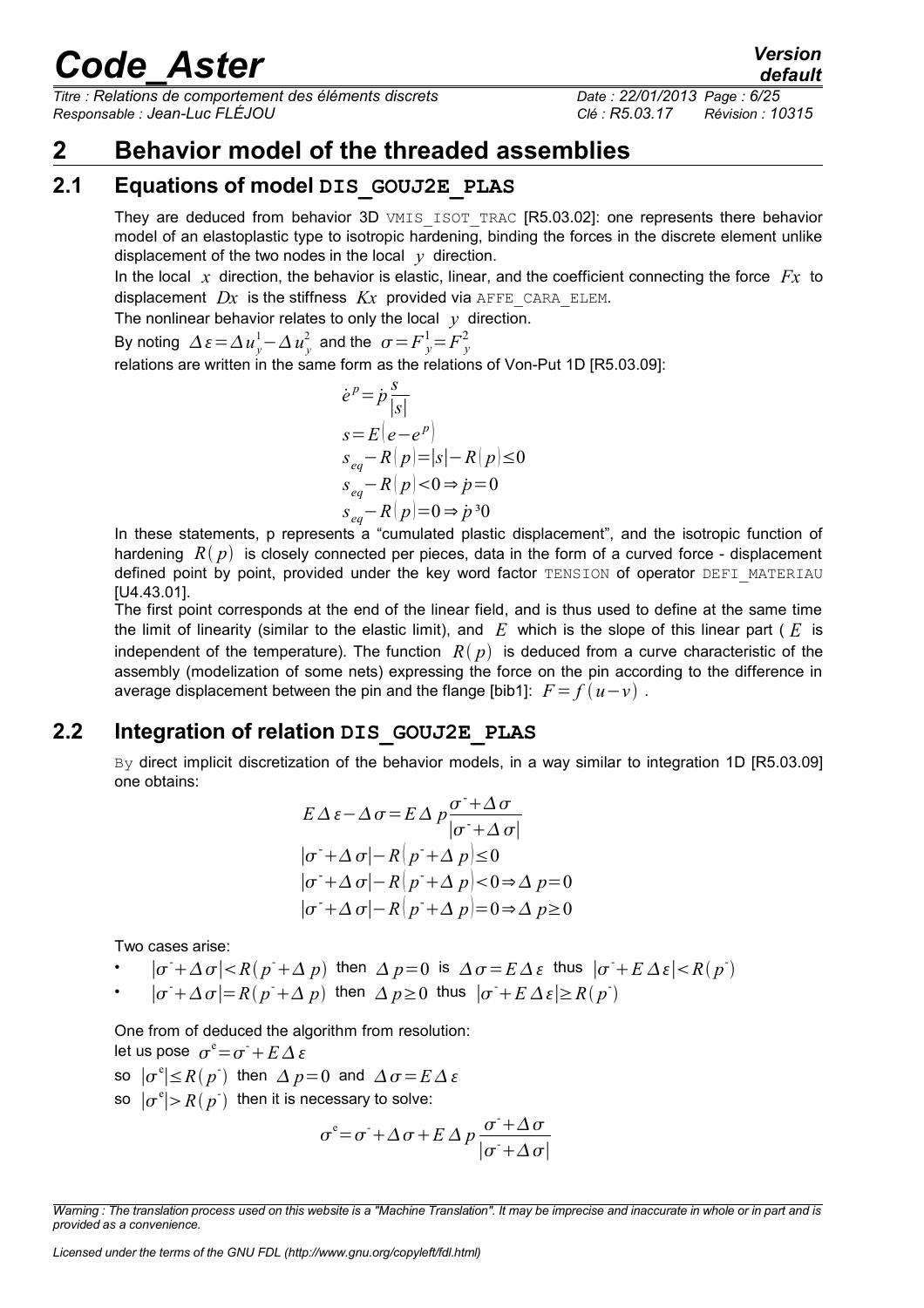*Titre : Relations de comportement des éléments discrets Date : 22/01/2013 Page : 7/25 Responsable : Jean-Luc FLÉJOU Clé : R5.03.17 Révision : 10315*

*default*

$$
\sigma^e = (\sigma + \Delta \sigma) \left( 1 + \frac{E \Delta p}{|\sigma^+ + \Delta \sigma|} \right)
$$

thus by taking the absolute value:

$$
|\sigma^e| = |\sigma + \Delta \sigma| \left( 1 + \frac{E \Delta p}{|\sigma + \Delta \sigma|} \right)
$$

maybe, by means of

$$
|\sigma^+ + \Delta \sigma| = R(p^+ + \Delta p)
$$
  

$$
|\sigma^e| = R(p^+ + \Delta p) + E \Delta p
$$

By taking account of the linearity per pieces of  $R(p)$ , one can explicitly solve this equation to find *Δp* 

One from of deduced: 
$$
\frac{\sigma^e}{|\sigma^e|} = \frac{\sigma}{R(p^2 + \Delta p)}
$$
  
then: 
$$
\sigma = \sigma^2 + \Delta \sigma = \frac{\sigma^e}{|\sigma^e|} R(p) = \frac{\sigma^e}{1 + \frac{E \Delta p}{R(p)}}
$$

Moreover, option  $\texttt{Full\_MECA}$  makes it possible to calculate the tangent matrix  $\textbf{K}_i^n$  with each iteration. The tangent operator who is used for building it is calculated directly on the preceding discretized system. One obtains directly:

• So 
$$
|\sigma^e| > R(p^r)
$$
 then  $\frac{\delta \sigma}{\delta \epsilon} = E_t = \frac{ER'(p)}{E + R'(p)}$ 

• if not 
$$
\frac{\delta \sigma}{\delta \epsilon} = E
$$

#### **2.3 Local variables**

<span id="page-6-0"></span>behavior model DIS\_GOUJ2E\_PLAS produces two local variables: "cumulated plastic displacement"  $p$ , and a being worth indicator 1 if the increase in plastic strain is non-zero and 0 in the contrary case.

*Warning : The translation process used on this website is a "Machine Translation". It may be imprecise and inaccurate in whole or in part and is provided as a convenience.*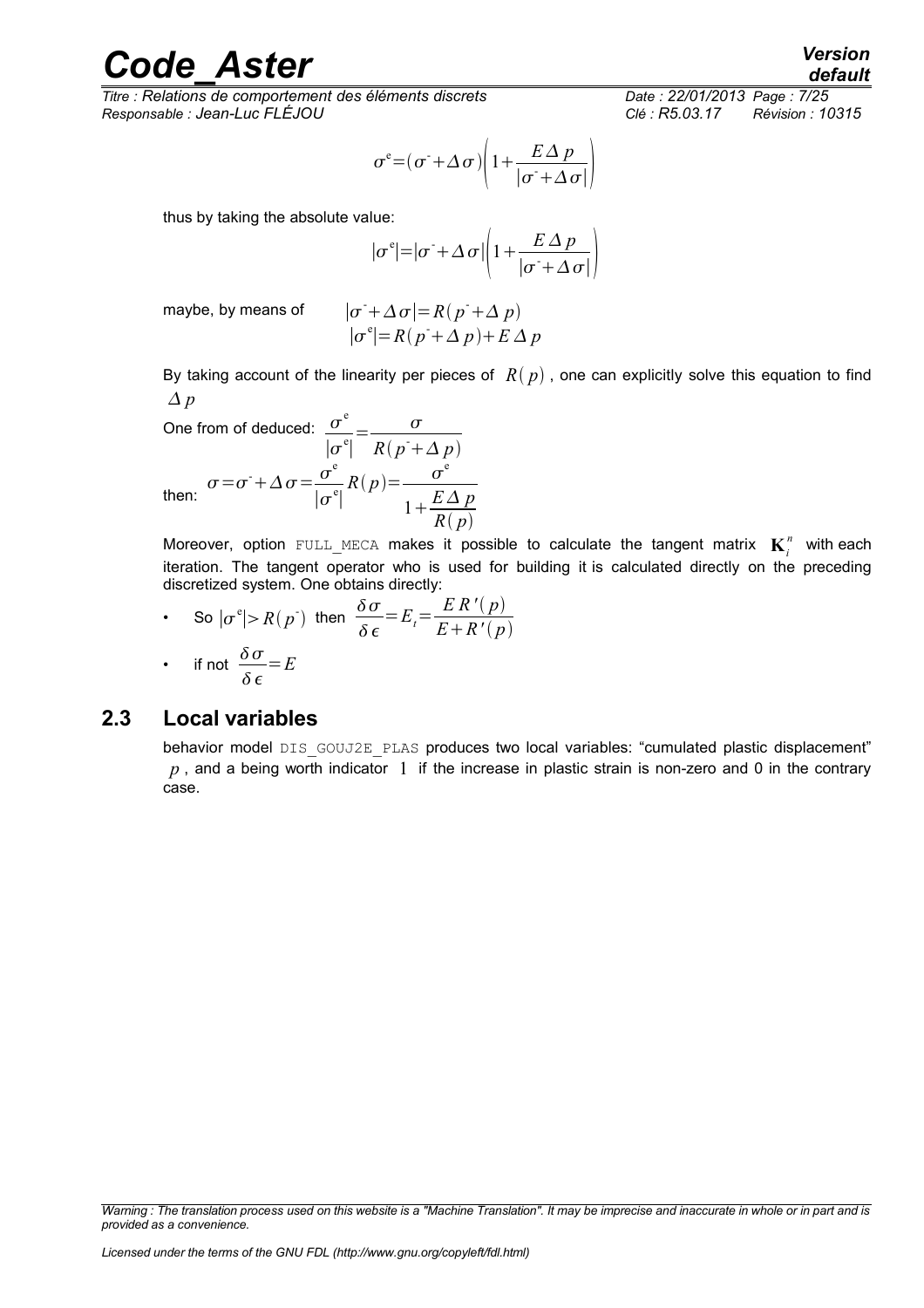*Titre : Relations de comportement des éléments discrets Date : 22/01/2013 Page : 8/25 Responsable : Jean-Luc FLÉJOU Clé : R5.03.17 Révision : 10315*

## <span id="page-7-2"></span>**3 Behavior elastic bilinear: DIS\_BILI\_ELAS**

### **3.1 Definition**

<span id="page-7-1"></span>behavior DIS\_BILI\_ELAS is used to model a bilinear elastic behavior in translation, in each direction. The constitutive law was conceived to be used with all the discrete elements. The behavior is characterized by 2 slopes (KDEB and KFIN) and by force (FPRE) which defines the change of incline.



**Appear : Behavior elastic bilinear**

For this model and that some either degree of freedom considered, the behavior of discrete is or elastic or elastic-bilinear. So in one of the directions the bilinear behavior is not defined, the behavior in this direction is then elastic and in fact the values given in the command AFFE\_CARA\_ELEM\_are taken. The model DIS BILI ELAS relates to only the degrees of translation, that thus implies that the behavior is elastic for the degrees of freedom of rotation which exist for this discrete. This local coordinate system is defined in a classical way in the command AFFE\_CARA\_ELEM under the key key factor ORIENTATION.

3 characteristics (KDEB, KFIN, FPRE) are obligatorily given in the local coordinate system of the element, it is thus necessary in the command AFFE CARA ELEM under the key key DISCRETE FACTOR to specify REPERE=' LOCAL' . A fatal error is emitted by *Code\_Aster* if this condition is not observed.

The quantities KDEB and KFIN are functions which depend on the temperature and can be defined in the form of function, of three-dimensions function or formula.

The incremental equations of the constitutive law are simply:

If ∣*F*∣≤*FPRE* ⇒*dF*=KDEB. *dU* If not  $dF = KFIN$   $dU$ 

*F* being force at the time *t* considered in one of the directions of translation, and *dU* the displacement increment of translation in this direction.

### **3.2 Local variables**

<span id="page-7-0"></span>There is 1 local variable per degree of freedom of translation. It can take 3 values:

- $\cdot$   $V1=0$ , the discrete one was never requested in this direction.
- *V1*=1 , one is if ∣*F*∣≤*FPRE*
- $V1=2$ , one is if  $|F|$ *>FPRE*

*Warning : The translation process used on this website is a "Machine Translation". It may be imprecise and inaccurate in whole or in part and is provided as a convenience.*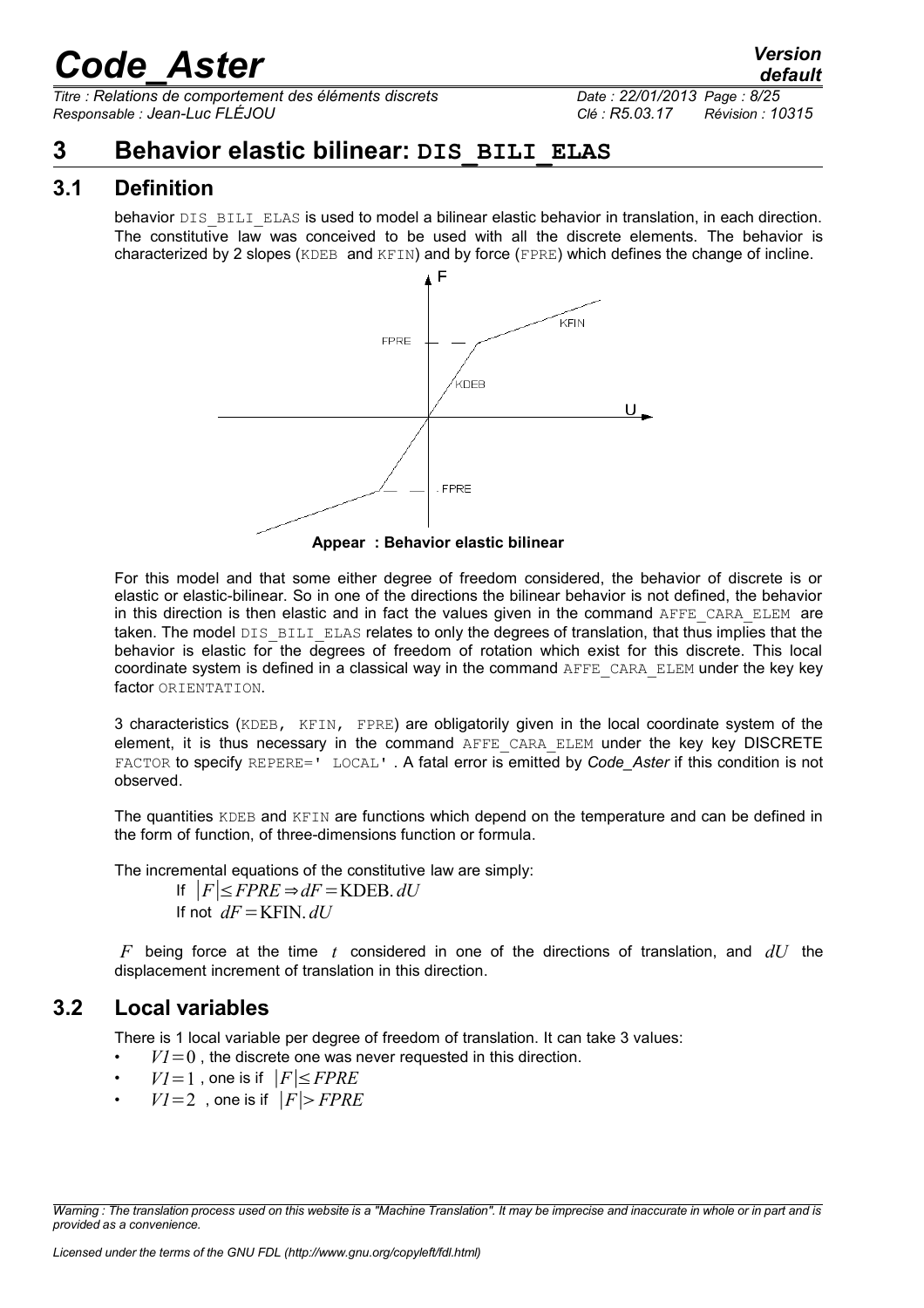*Titre : Relations de comportement des éléments discrets Date : 22/01/2013 Page : 9/25 Responsable : Jean-Luc FLÉJOU Clé : R5.03.17 Révision : 10315*

### <span id="page-8-2"></span>**4 Behavior DIS\_ECRO\_CINE**

### **4.1 Definition**

<span id="page-8-1"></span>behavior DIS\_ECRO\_CINE is elastoplastic constitutive law has nonlinear kinematic hardening for discrete elements. This model is defined for each component of the torsor of the resulting forces. The coefficient material are provided under key word DIS\_ECRO\_CINE.

For example for the direction *X* :

- LIMY\_DX :  $F_e$  Force yield stress along the local axis  $\chi$  of the element
- $KCIN_DX : k_r$  Stiffness along the local axis  $Rx$  of the element
- PUIS DX : *n* Coefficient of non-linearity along the local axis  $x$  of the element (higher than 1)
- LIMU\_DX :  $F_u$  Force limits along the local axis  $\chi$  of the element.

Threshold:  $f = |F - X| - F_e$  $\epsilon$ Si  $f \leq 0$  the behavior is elastic:  $\dot{F} = K_e$ .  $\dot{U}$ ◦Sinon :

$$
f = 0 \text{ et } f = 0
$$
  

$$
U^{an} = \lambda \frac{\partial f}{\partial F} - \alpha = \lambda \frac{\partial f}{\partial X}
$$
  

$$
\dot{F} = K_e (\dot{U} - U^{an})
$$
  

$$
X = \frac{k_r \alpha}{\left(1 + \left(\frac{k_r \alpha}{F_u}\right)^n\right)^{\frac{1}{n}}}
$$

### **4.2 Integration of the behavior**

<span id="page-8-0"></span>the resolution is obtained after discretization in time in the following way:

 $\varDelta\,F\!=\!K_{\,e}(\varDelta\,U\!-\!\varDelta\,U^{an})$  where  $\,\varDelta\,F$  *,*  $\varDelta\,U$  can represent either of the forces and the translations, or of the moments and rotations.

While calculating:  $\overline{F}=K_{e}(U-U_{an}^{+})$  , an elastic test is carried out: So  $|F^+ + K_e(\Delta U) - X| \leq 0$  then  $\Delta F = K_e \Delta U$ 

If not, the system to be solved is:

$$
f = 0 \Rightarrow |F + \Delta F - X - \Delta X| = F_e
$$
  
\n
$$
\Delta U^{an} = \Delta \alpha = \Delta \lambda \frac{F + \Delta F - X - \Delta X}{F_e}
$$
  
\n
$$
\Delta F = K_e (\Delta U - \Delta U^{an})
$$

The 3 unknowns are:  $\varDelta \, F$  ;  $\varDelta \, U^{an} {=} \varDelta \, \alpha$  ;  $\varDelta \, \lambda \;$  because of being  $\; \varDelta \, X {=}$ 

$$
=\frac{k(\alpha^{2}+\Delta\alpha)}{\left(1+\left(k(\alpha^{2}+\Delta\alpha)\right)^{n}\right)^{1/n}}-X
$$

-

an analytical function of  $\Delta \alpha$ .

One can simplify this system in the following way:

$$
|F + \Delta F - X - \Delta X| = F_e
$$
  
\n
$$
\Delta U^{an} = \Delta \lambda \frac{F + \Delta F - X - \Delta X}{F_e}
$$
  
\n
$$
\Delta F + F - X - \Delta X = K_e (\Delta U - \Delta U^{an}) + F - X - \Delta X
$$

*Licensed under the terms of the GNU FDL (http://www.gnu.org/copyleft/fdl.html)*

*Warning : The translation process used on this website is a "Machine Translation". It may be imprecise and inaccurate in whole or in part and is provided as a convenience.*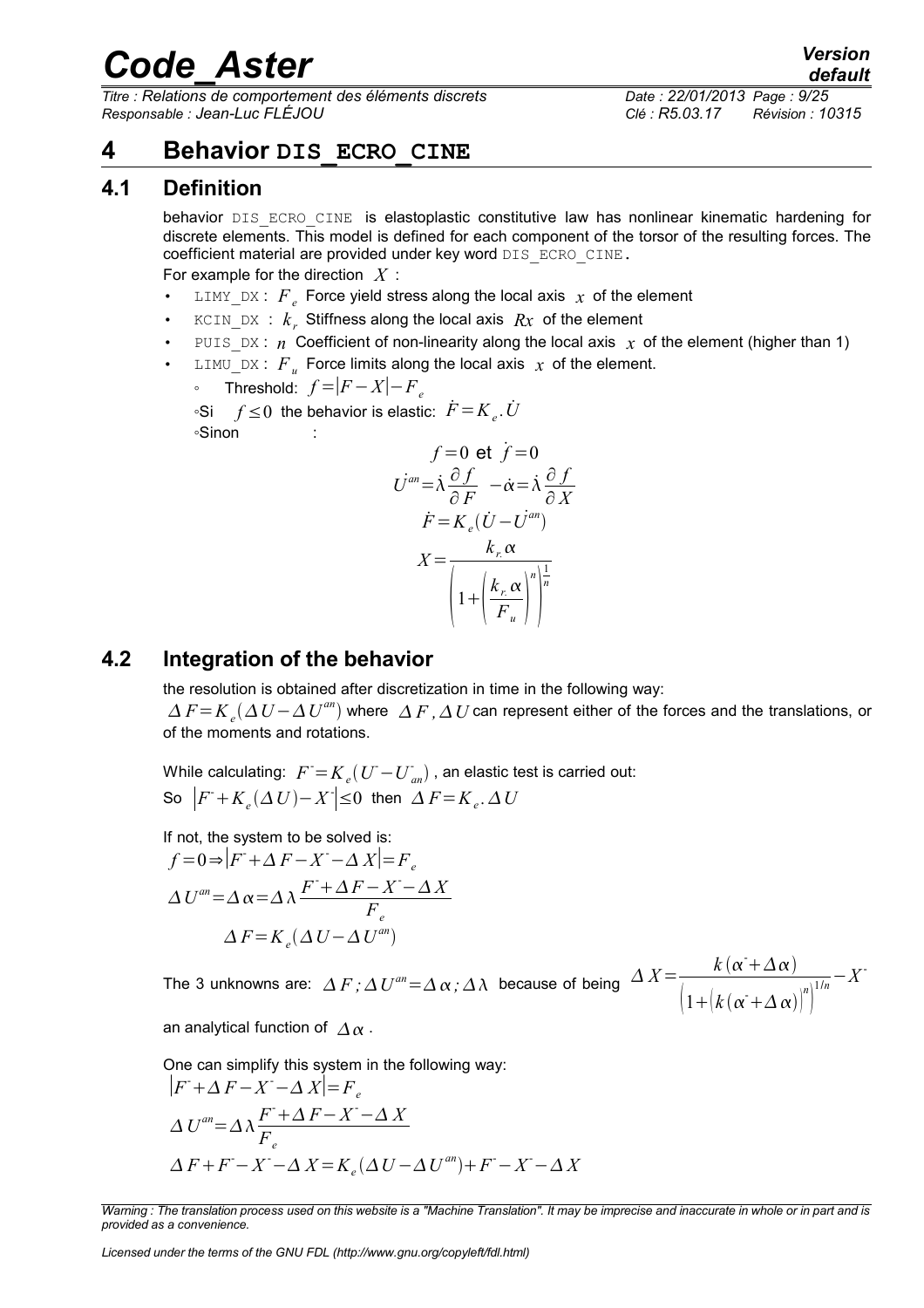*Titre : Relations de comportement des éléments discrets Date : 22/01/2013 Page : 10/25 Responsable : Jean-Luc FLÉJOU Clé : R5.03.17 Révision : 10315*

*default*

thus:

$$
|F + \Delta F - X - \Delta X| = F_e
$$
  
\n
$$
\Delta U^{an} = \Delta \lambda \frac{F + \Delta F - X - \Delta X}{F_e}
$$
  
\n
$$
\Delta F + F - X - \Delta X = K_e \Delta U + F - X - \Delta X - K_e \Delta \lambda \frac{F + \Delta F - X - \Delta X}{F_e}
$$

The last equation provides:

 $(\Delta F + F - X - \Delta X)(1 + K_e \Delta \frac{\lambda}{F})$ *Fe*  $=$  *K*<sub>*e*</sub> ∆ *U* + *F*<sup>−</sup> − *X*<sup>−</sup> − ∆ *X* where  $\Delta$  *X* function of  $\Delta$  α thus of  $\Delta \lambda$  (and of the sign of  $F-X$ ). By taking the norm on the right and on the left one obtains:  $F_e + K_e \Delta \lambda = |K_e \Delta U + F - X - \Delta X|$ .

This single scalar equation can be solved by a classical method of search for zero of function (Newton, secant, etc… to see for example [R5.03.04]). If kinematic hardening is linear, (only thermodynamically justified case [feeding-bottle 8] one obtains the solution analytically  $\Delta \lambda$ :

$$
\boldsymbol{F}_e\!+\!(\boldsymbol{K}_e\!+\!k)\!\,\Delta\lambda\!=\!\!|\boldsymbol{K}_e\!\,\Delta\,U\!+\!F\!-\!X\! \,]
$$

One calculates then the other unknowns by:

$$
\Delta F = \frac{K_e \Delta U + F - X - \Delta X}{(1 + K_e \frac{\Delta \lambda}{F_e})} - F + X + \Delta X
$$
 and  $\Delta U^{an} = \Delta \lambda \frac{F + \Delta F - X - \Delta X}{F_e}$ 

the current programming solves the system in a simplified way: *f* = $|F - X| - F$ <sub>e</sub> is discretized explicitly:  $f = |F - X| - F$ <sub>e</sub>

then:  $F_e + K_e \Delta \lambda = |K_e \Delta U + F - X|$ One calculates then  $\alpha = \alpha + \Delta U^{an}$ , which makes it possible to bring up to date:

$$
X = \frac{k_r \alpha}{\left(1 + \left(\frac{k_r \alpha}{F_u}\right)^n\right)^{\frac{1}{n}}}
$$

The tangent stiffness in this direction is approached by:

$$
K_{\text{tgt}} = \frac{\Delta F}{\Delta U}
$$

### **4.3 Local variables**

<span id="page-9-0"></span>There are 3 local variables per degree of freedom:

- *V1* contains  $U^{an}$  at every moment
- $V2$  contains  $\alpha$  at every moment
- *V3* contains at every moment reactualized total energy.

*Warning : The translation process used on this website is a "Machine Translation". It may be imprecise and inaccurate in whole or in part and is provided as a convenience.*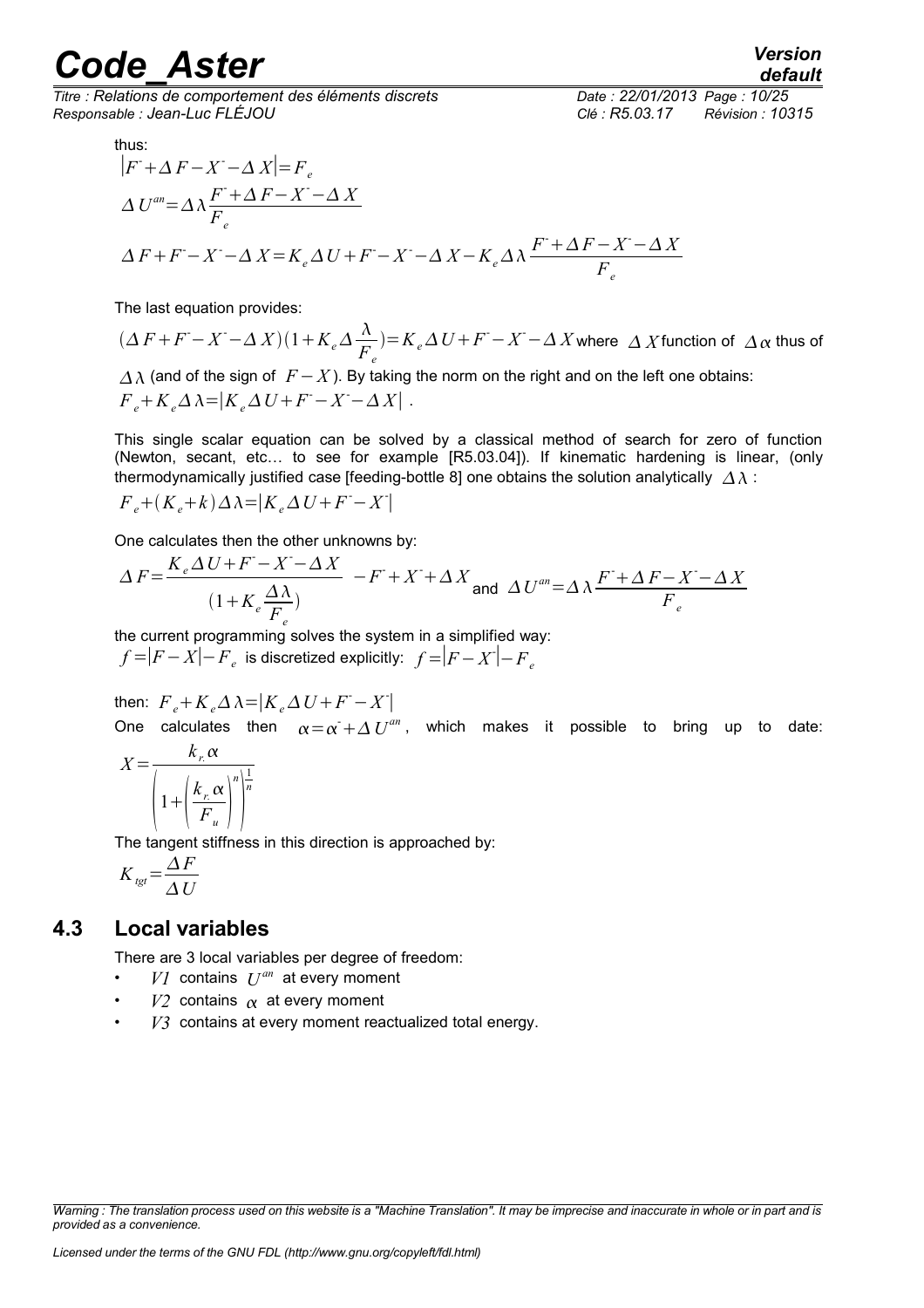*Titre : Relations de comportement des éléments discrets Date : 22/01/2013 Page : 11/25 Responsable : Jean-Luc FLÉJOU Clé : R5.03.17 Révision : 10315*

*default*

# <span id="page-10-3"></span>**5 Behavior DIS\_VISC**

### **5.1 Definition**

<span id="page-10-2"></span>behavior DIS VISC is a linear viscoelastic behavior, applicable to each degree of freedom of the discrete elements (see an example in test SSND101).

The coefficients material are provided, in by the key word DIS VISC. For each direction, 2 coefficients are provided: for example for the direction *X* :

- PUIS DX:  $\alpha$  Power in the local direction  $Dx$  of the element.
- COEF DX : *C* Coefficient in the local direction  $Dx$  of the element.

The force in the direction concerned is:  $\overline{F}$  =−*CV*<sup> $\alpha$ </sup>

### **5.2 Integration of the behavior**

<span id="page-10-1"></span>the resolution is immediate, after discretization in time: So in the direction considered, the coefficients  $C$  and  $\alpha$  are defined, then:

$$
V = \frac{\Delta U}{\Delta t}
$$
  
F = -C |V|<sup>α</sup>. *signe(V)*

The tangent stiffness in this direction is approached by:

 $K_{\text{tgt}} = \frac{\Delta F}{\Delta H}$  $\Delta U$ what requires to store *F* with each time step.

#### **5.3 Local variables**

<span id="page-10-0"></span>There are 2 local variables per degree of freedom:

- $VI$  the force contains  $F$  at every moment
- *V2* contains at every moment reactualized total energy: *V2*=−∑*<sup>F</sup>* .*<sup>U</sup>*

*Warning : The translation process used on this website is a "Machine Translation". It may be imprecise and inaccurate in whole or in part and is provided as a convenience.*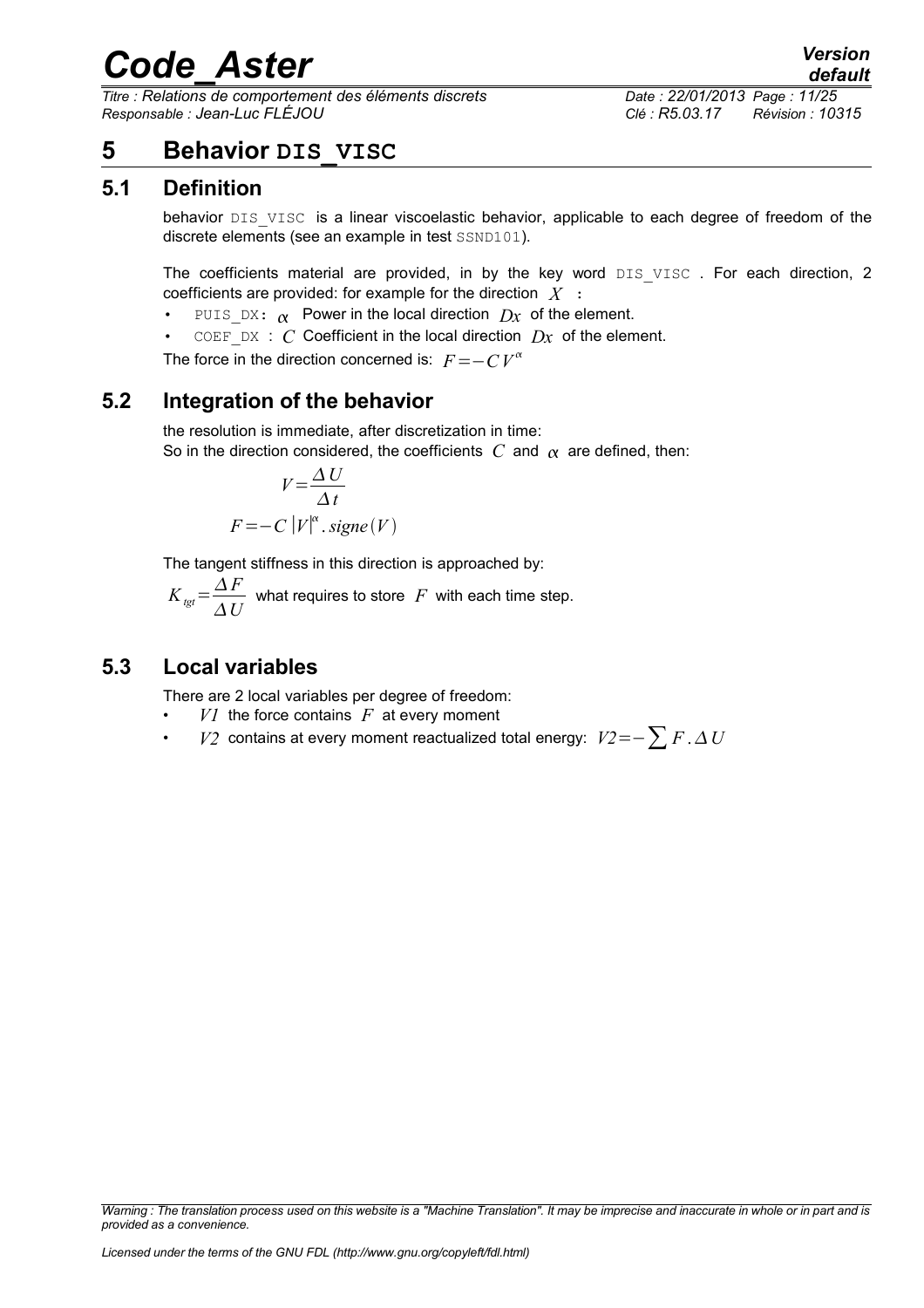*Titre : Relations de comportement des éléments discrets Date : 22/01/2013 Page : 12/25 Responsable : Jean-Luc FLÉJOU Clé : R5.03.17 Révision : 10315*

*default*

# **6 Modelization of the shocks and friction: DIS\_CHOC**

<span id="page-11-1"></span>behavior DIS\_CHOC translates the contact with shock and friction between two structures, via two types of relations:

- the relation of unilateral contact which expresses to it not inter-penetrability between the solid bodies,
- the relation of friction which governs the variation of the tangential stresses in the contact. One will retain for these developments a simple relation: the friction law of Coulomb.

### **6.1 Relation of unilateral contact**

<span id="page-11-0"></span>Are two structures  $\Omega_1$  and  $\Omega_2$  . One notes  $d_N^{1/2}$  the normal distance between structures,  $F_N^{1/2}$  the normal reaction force of  $\mathit{\Omega}_1$  on  $\mathit{\Omega}_2$  .



**Appear 6.1-a : Definition of the distances for relation DIS\_CHOC.**

In the local coordinate system with the element, the normal distance  $\,d_{\,N}\,$  to for statement:

$$
d_N = ((X_{loc2}^0 + u_2) - (X_{loc1}^0 + u_1)) - dist1 - dist2
$$

The model of the action and the reaction imposes:

$$
F_N^{2/1} = -F_N^{1/2}
$$
 [éq 6.1-1]

the conditions of unilateral contact, still called conditions of Signorini [bib5], are expressed in the following way:

$$
d^{1/2} \ge 0
$$
,  $F_N^{1/2} \ge 0$ ,  $d_N^{1/2} \cdot F_N^{1/2} = 0$  and  $F_N^{2/1} = -F_N^{1/2}$  6.1-2]

*Warning : The translation process used on this website is a "Machine Translation". It may be imprecise and inaccurate in whole or in part and is provided as a convenience.*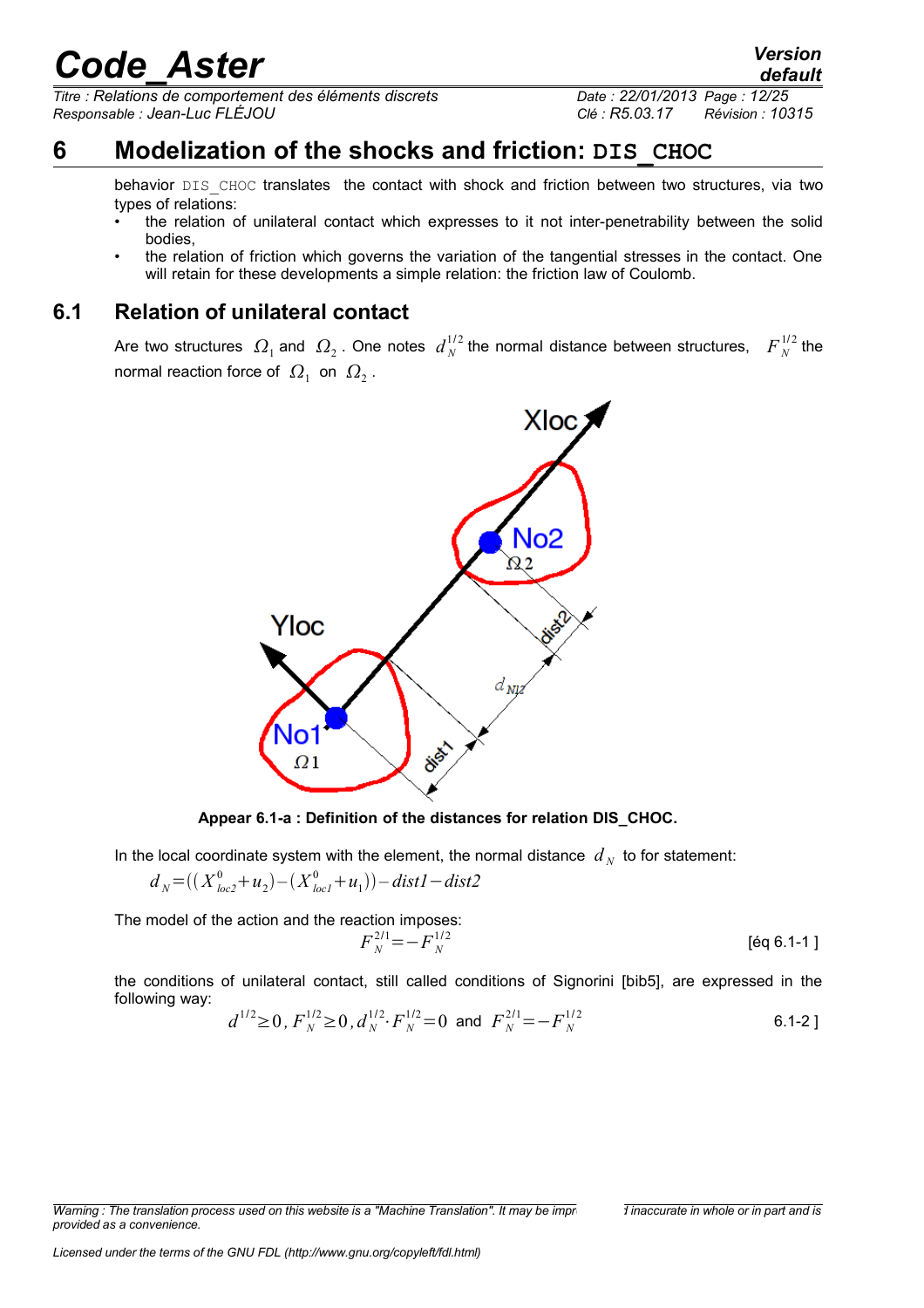

#### **6.1-b 6.1-b of the relation of unilateral contact.**

This graph translates a relation force-displacement which is not differentiable. It is thus not usable in a simple way in an algorithm of dynamic computation.

### **6.2 Friction law of Coulomb**

<span id="page-12-0"></span>the model of Coulomb expresses a tangential limitation the effort of  $\, {\bf F}_{\rm T}^{1/2} \,$  tangential reaction of  $\, \Omega_{1} \,$ on  $\,\varOmega_2$  . Either  $\,\dot{\bf u}_{\rm T}^{1/2}\,$  the relative velocity from  $\,\varOmega_1\,$  ratio with  $\,\varOmega_2\,$  in a point of contact and or  $\,\mu$ the coefficient of kinetic friction of Coulomb, one has [bib5]:

$$
s = ||\mathbf{F}_{\mathbf{T}}^{1/2}|| - \mu \cdot F_{N^{1/2}} \le 0, \quad \exists \lambda \mathbf{u}_{\mathbf{T}}^{1/2} = \lambda \mathbf{F}_{\mathbf{T}}^{1/2}, \quad \lambda \le 0, \quad \lambda \cdot s = 0 \tag{6.2-1}
$$

and the model of the action and the reaction:



**Figure 6.2-a : Graph of the friction law of Coulomb.**

The graph of the model of Coulomb is also nondifferentiable and is thus not simple to use in a dynamic algorithm.

*Warning : The translation process used on this website is a "Machine Translation". It may be imprecise and inaccurate in whole or in part and is provided as a convenience.*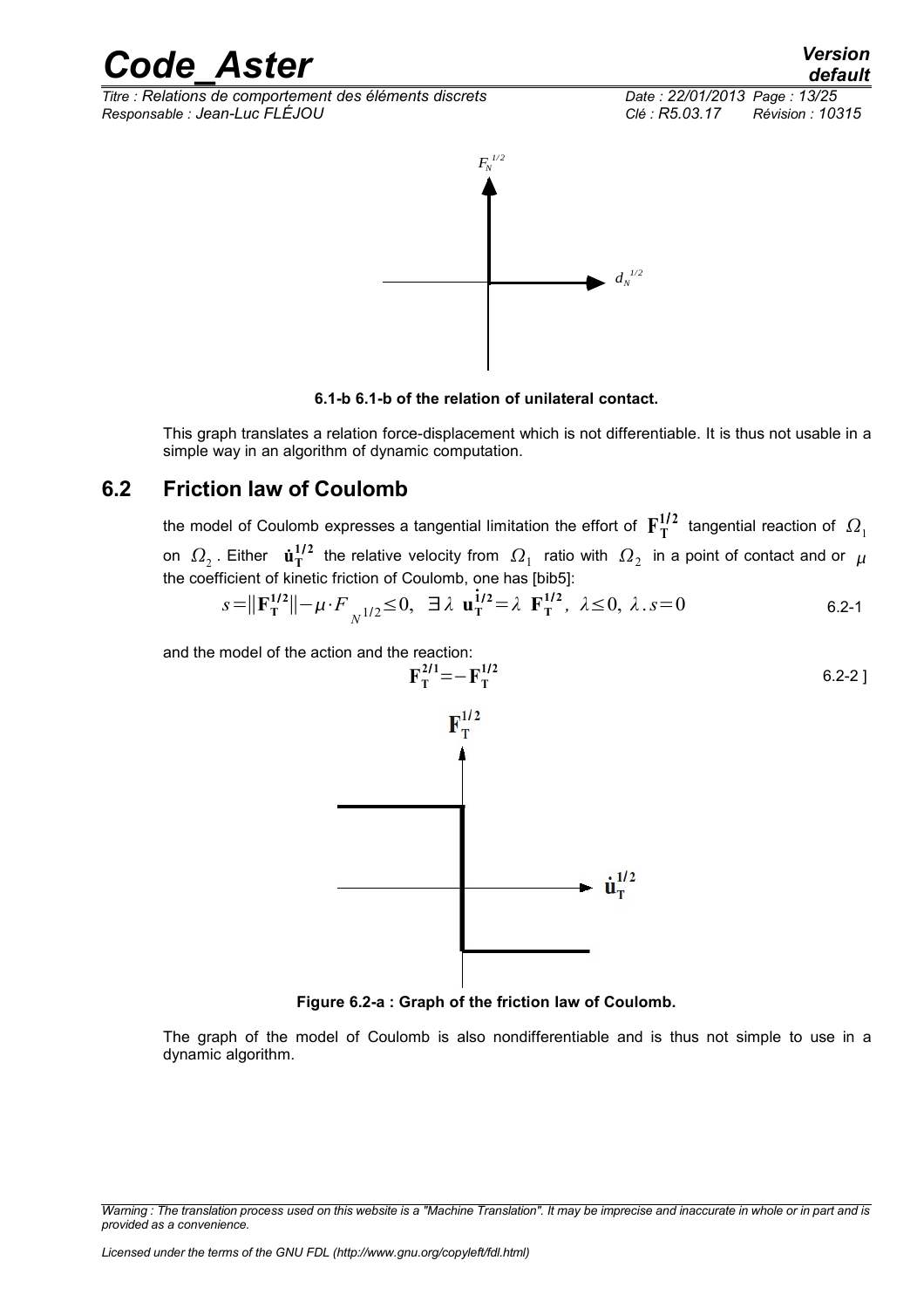*Titre : Relations de comportement des éléments discrets Date : 22/01/2013 Page : 14/25 Responsable : Jean-Luc FLÉJOU Clé : R5.03.17 Révision : 10315*

### <span id="page-13-0"></span>**6.3 Approximate modelization of the relations of contact by Model**

### **6.3.1 penalization of normal force of contact**

the principle of the penalization applied to the graph of [Figure 5.3.1-a] consists in introducing a univocal relation  $\;F^{1/2}_N\!=\!f_{\;\epsilon}\left(d^{1/2}_N\right)\;$  by means of a parameter  $\;\epsilon$  . The graph of  $\;f_{\;\epsilon}\;$  must tend towards the graph of Signorini when  $\epsilon$  tends towards zero [bib6].

One of the possibilities consists in proposing a linear relation enters  $d_N^{1/2}$  and  $F_N^{1/2}$ :

$$
F_N^{1/2} = -\frac{1}{\epsilon} d_N^{1/2} \text{ if } d_N^{1/2} \le 0 \quad ; \quad F_N^{1/2} = 0 \text{ not} \tag{6.3.1-1}
$$

If one notes  $K_N = \frac{1}{2}$  $\epsilon$  called commonly "**stiffness of shock**", one finds the classical relation, modelling an elastic shock:

$$
F_N^{1/2} = -K_N \cdot d_N^{1/2}
$$
 [éq6.3.1-2]

the approximate graph of the model of contact with penalization is the following:

**Appear Graph of the relation of unilateral contact approached by penalization.**

To take account of a possible loss of energy in the shock, one introduces a "damping of shock"  $C_N$ the statement of the normal force of contact expresses oneself then by:

$$
F_{N^{1/2}} = -K_{N} \cdot d_{N^{1/2}} - C_{N} \cdot u_{N^{1/2}}
$$
 [éq]

where  $\dot{u}_N^{1/2}$  is the normal velocity relative from  $\,\varOmega_1^{}\,$  ratio to  $\,\varOmega_2^{}\,$  . To respect the relation of Signorini (not blocking), one must on the other hand check a posteriori who  $F_N^{1/2}$  is positive or null. One will thus take only the positive part  $\langle\rangle^+~$  of the statement [é[q6.3.1-3\]](#page-13-1):

<span id="page-13-1"></span>
$$
\begin{array}{ccc}\n\langle x \rangle^+ = x & \text{if} & x \ge 0 \\
\langle x \rangle^+ = 0 & x < 0\n\end{array}
$$

the complete relation giving the normal force of contact which is retained for the algorithm is the following one:

$$
\begin{array}{ll}\n\sin \theta_N^{1/2} \leq 0 & F_N^{1/2} = \langle -K_N \cdot d_N^{1/2} - C_N \cdot \dot{u}_N^{1/2} \rangle^+; & F_N^{2/1} = -F_N^{1/2} \\
\sin \theta_N & F_N^{2/1} = F_N^{1/2} = 0 & \\
\end{array} \tag{6.3.1-4}
$$

#### **6.3.2 of tangential force of contact**

the graph describing Models the tangential force with model of Coulomb is NON-differentiable for the phase of dependancy  $\dot{\mathbf{u}}_{\rm T}^{1/2}{=}0$  . One thus introduces a univocal relation binding relative tangential



*Warning : The translation process used on this website is a "Machine Translation". It may be imprecise and inaccurate in whole or in part and is provided as a convenience.*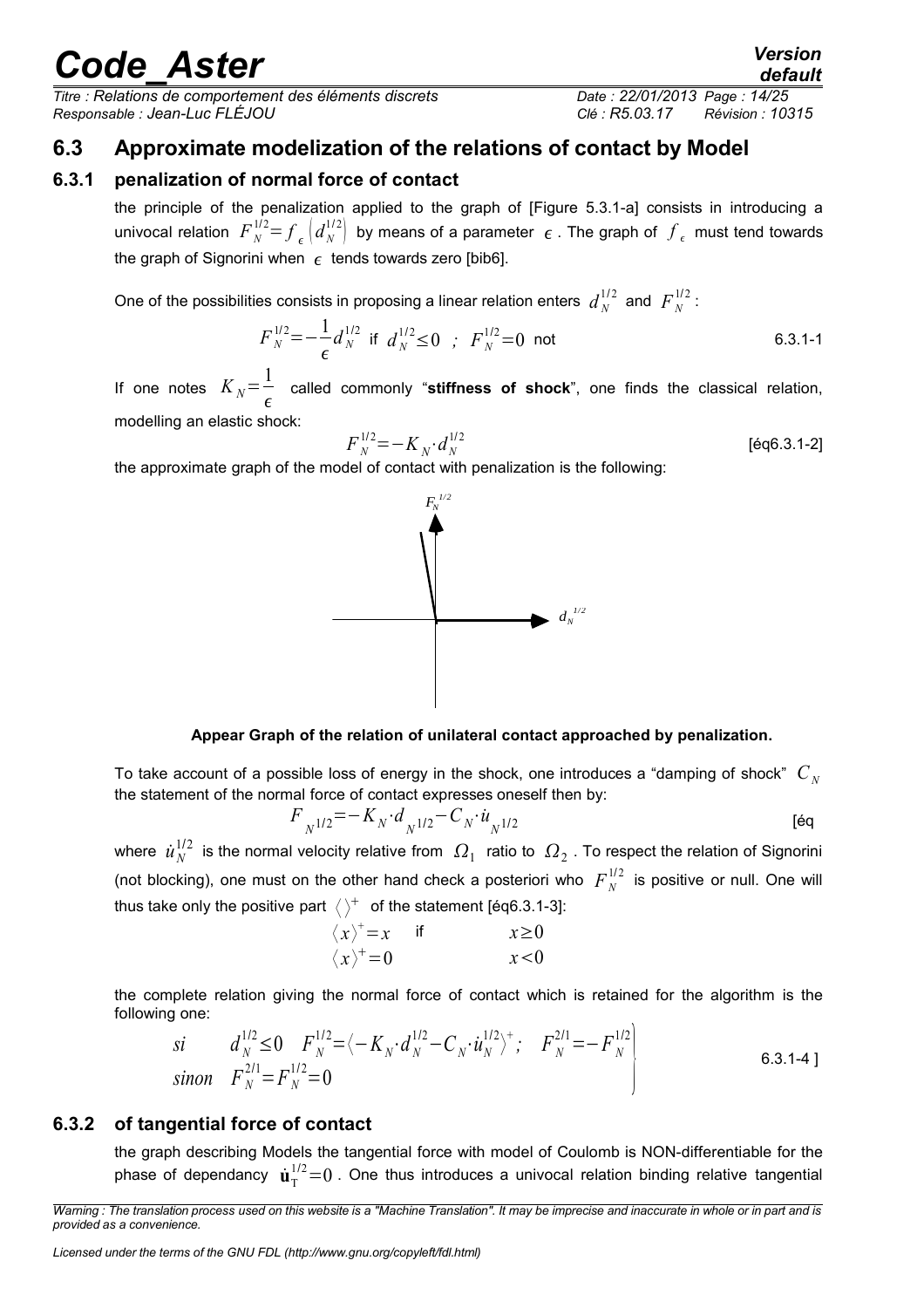*Titre : Relations de comportement des éléments discrets Date : 22/01/2013 Page : 15/25 Responsable : Jean-Luc FLÉJOU Clé : R5.03.17 Révision : 10315*

# *default*

displacement  $\mathbf{d}_\mathrm{T}^{1/2}$  and the tangential force  $\mathbf{F}_\mathrm{T}^{1/2}{=}\int_\xi\big(\mathbf{d}_\mathrm{T}^{1/2}\big)$  by means of a parameter  $\,\xi$  . The graph of  $F_{\varepsilon}$  must tend towards the graph of Coulomb when  $\xi$  tends towards zero [bib6]. One of the possibilities consists in writing a linear relation enters  $\,\mathbf{d}_\mathrm{T}^{1/2}\,$  and  $\,\mathbf{F}_\mathrm{T}^{1/2}\,$  : by noting  $\,a^0\,$  the value of a quantity has at the beginning of time step:

$$
\mathbf{F}_{\mathbf{T}}^{1/2} - \mathbf{F}_{\mathbf{T}}^{1/2} = -\frac{1}{\xi} \cdot \left( \mathbf{d}_{\mathbf{T}}^{1/2} - \mathbf{d}_{\mathbf{T}}^{1/2} \right)
$$
 [eq 6.3.2-1]

If one introduces a "tangential stiffness"  $\overline{K}_{T}{=}\frac{1}{\overline{\check{K}}}$ , one obtains the relation:

$$
\mathbf{F}_{\mathbf{T}}^{1/2} = \mathbf{F}_{\mathbf{T}}^{1/2} \mathbf{0} - K_T \left( \mathbf{d}_{\mathbf{T}}^{1/2} - \mathbf{d}_{\mathbf{T}}^{1/2} \mathbf{0} \right)
$$
 6.3.2-2

For numerical reasons, related to the dissipation of parasitic vibrations [bib7] in phase of dependancy, one is brought to add a "tangential damping"  $\,C_{\,T}\,$  in the statement of the tangential force. Its final statement is:

$$
\mathbf{F}_{\mathrm{T}}^{1/2} = \mathbf{F}_{\mathrm{T}}^{1/2} \, \mathbf{0} - K_{T} \cdot \left( \mathbf{d}_{\mathrm{T}}^{1/2} - \mathbf{d}_{\mathrm{T}}^{1/2} \, \mathbf{0} \right) - C_{T} \cdot \mathbf{u}_{\mathrm{T}}^{1/2} \,, \quad \mathbf{F}_{\mathrm{T}}^{2/1} = -\mathbf{F}_{\mathrm{T}}^{1/2} \tag{6.3.2-3}
$$

It is necessary moreover than this force checks the criterion of Coulomb, that is to say:

$$
\|\mathbf{F}_{\mathbf{T}}^{1/2}\| \leq \mu \cdot F_{N}^{1/2} \text{ if not one applies } F_{T}^{1/2} = -\mu \cdot F_{N}^{1/2} \cdot \frac{\dot{\mathbf{u}}_{T}^{1/2}}{\|\dot{\mathbf{u}}_{T}^{1/2}\|}, \ \mathbf{F}_{\mathbf{T}}^{2/1} = -\mathbf{F}_{\mathbf{T}}^{1/2} \tag{eq1}
$$

the approximate graph of the friction law of Coulomb modelled by penalization is the following:



**Appear 6.3.2-a : Graph of the friction law approached by penalization.**

#### **6.4 Definition of the parameters of contact**

<span id="page-14-0"></span>One specifies the key words here making it possible to define the parameters of contact, damping and friction [U4.43.01]:

Operand RIGI\_NOR is compulsory, it makes it possible to give the value of normal stiffness of shock  $K_{\scriptscriptstyle N}$  .

The other operands are optional:

- Operand  $\texttt{AMOR}\_\texttt{NOR}$  makes it possible to give the value of normal damping of shock  $\textit{\textbf{C}}_N$ .
- $\;\;$  Operand <code>RIGI\_TAN</code> makes it possible to give the value of tangential stiffness  $\,K_{\it T}^{}$  .
- $\;\;$  Operand  $\text{\tiny{AMOR\_TAN}}$  makes it possible to give the tangential value of damping of shock  $\;C_{\it{T}}$  .
- Operand COULOMB makes it possible to give the value of the coefficient of Coulomb.
- Operand DIST 1 makes it possible to define the distance characteristic of matter surrounding the first node of shock
- Operand DIST 2 makes it possible to define the distance characteristic of matter surrounding the second node of shock (shock between two mobile structures)

*Warning : The translation process used on this website is a "Machine Translation". It may be imprecise and inaccurate in whole or in part and is provided as a convenience.*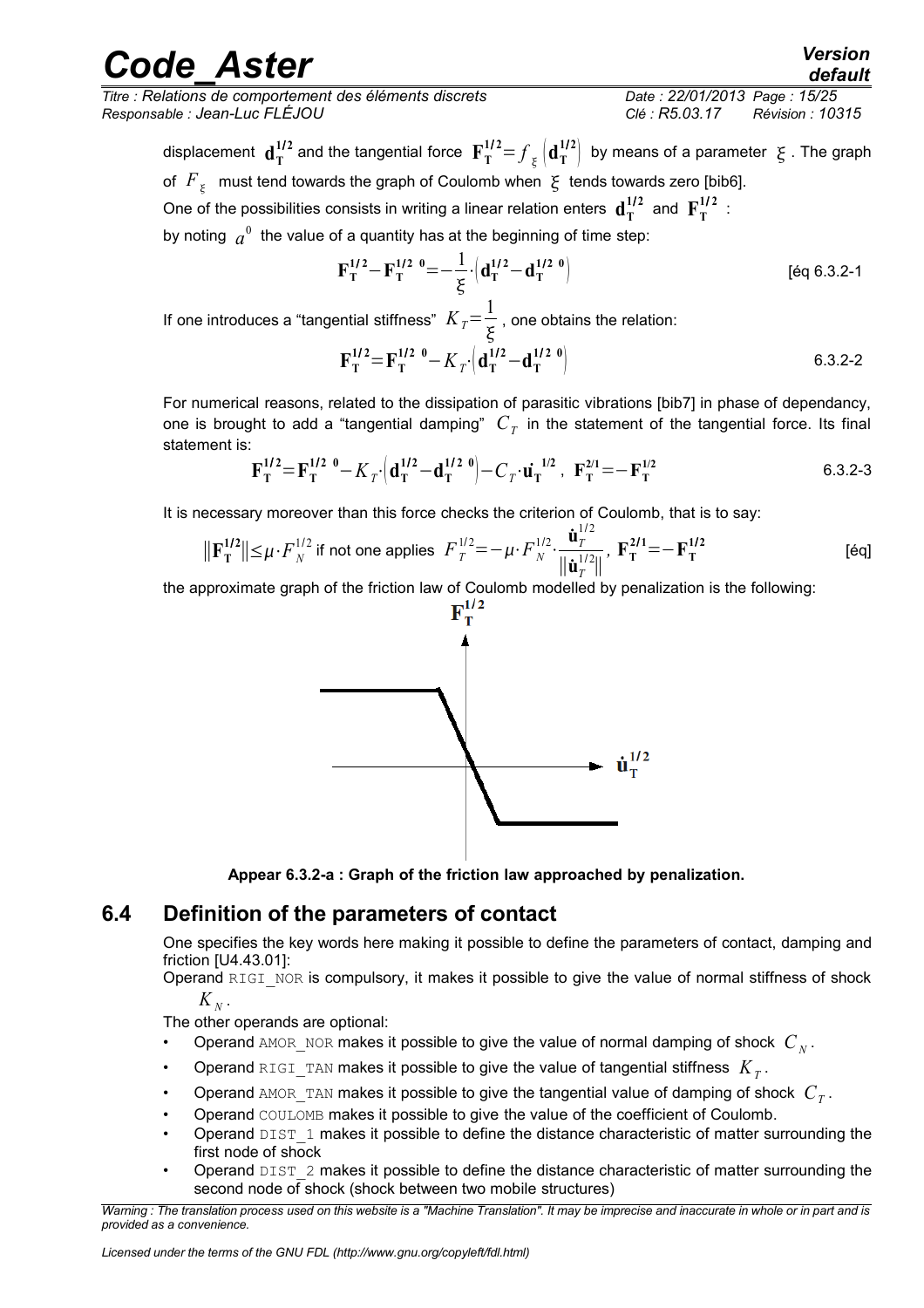$\overline{T}$ itre : Relations de comportement des éléments discrets *Responsable : Jean-Luc FLÉJOU Clé : R5.03.17 Révision : 10315*

*default*

• Operand JEU defines the distance between the node of shock and an obstacle not modelled (case of a shock between a mobile structure and an indeformable and motionless obstacle).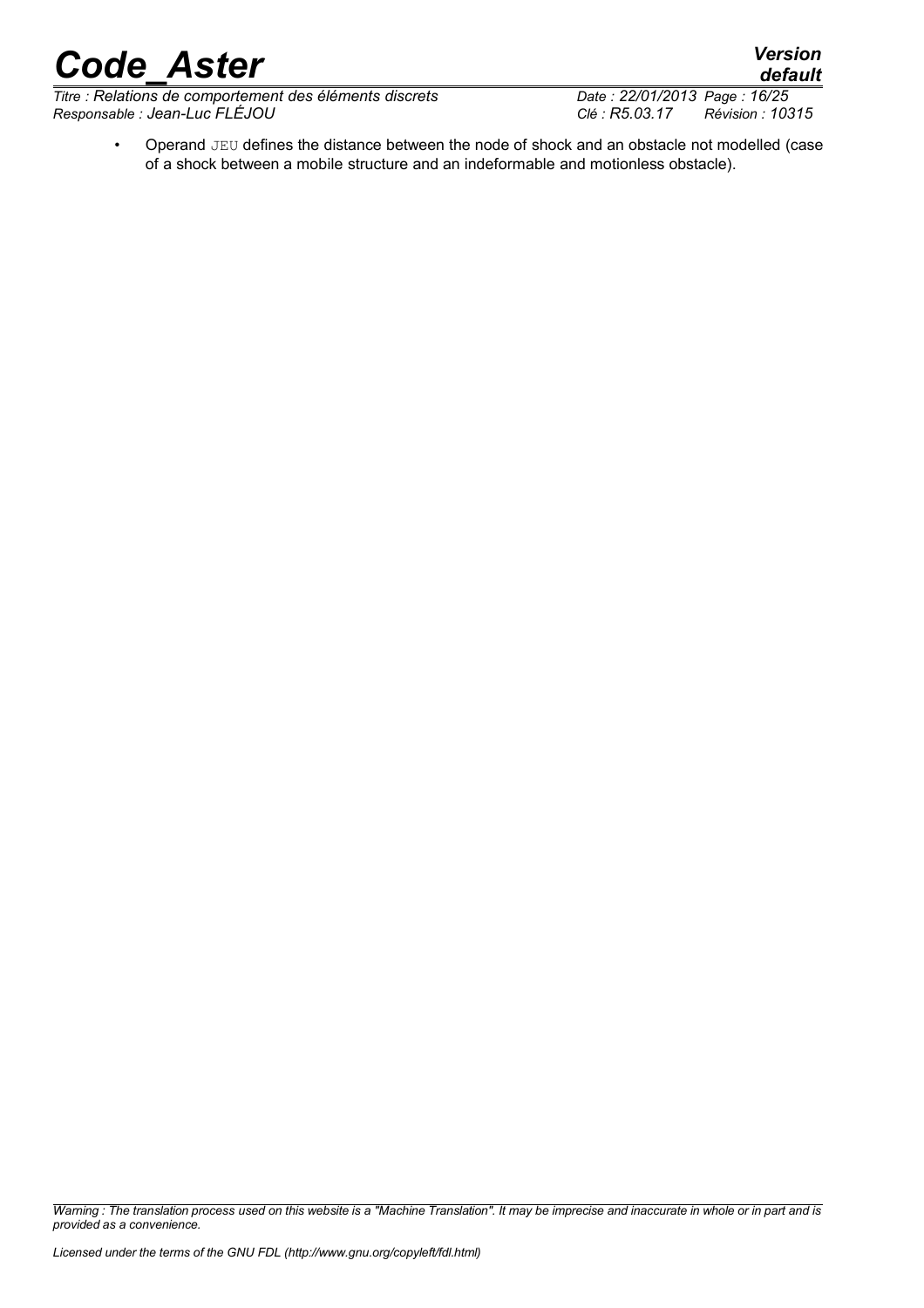*Titre : Relations de comportement des éléments discrets Date : 22/01/2013 Page : 17/25 Responsable : Jean-Luc FLÉJOU Clé : R5.03.17 Révision : 10315*

*default*

# **7 Modelization of connection grid-pencil: DIS\_GRICRA**

<span id="page-16-1"></span>behavior DIS GRICRA is used to model the behavior in translation and in rotation within the competences of connection - pencil of the fuel assemblies roasts. The constitutive law was conceived to be used with the discrete ones with two nodes MECA\_DIS\_TR\_L.

### **7.1 General presentation**

<span id="page-16-0"></span>the maintenance of the pencils in the cells of grid is ensured by the system of bosses and springs represented on the following figure:



<span id="page-16-2"></span>Vue de dessus Vue de côté **Appear7.1-a a cell of grid.**

The pencil is thus maintained in the cell of grid by 6 points of contact (cf appear[s7.1-a\)](#page-16-2): 4 bosses and 2 springs. It is possible to model each element of contact (bosses and springs) thanks to discrete elements, to which one affects a friction law of the type DIS CHOC. Such a modelization makes it possible satisfactorily to represent the behavior of a cell of grid in translation (extraction of the pencil) and in rotation. Such a method has the following disadvantages however:

- Complexity of the mesh to be produced, because one needs 6 discrete per cell of grid (or grid in a homogenized model), with different heights for the bosses and the springs.
- Complexity in the definition of the characteristics of the discrete ones, because the bosses should be differentiated and the springs
- Dissymmetry of the modelization (boss on a side and arises in opposition), whereas the behavior homogenized on a grid can be regarded as symmetric, taking into account the alternation of the directional sense of the cells of grid in the grids.
- Difficulties to identify the parameters of the behavior of discrete at the level of a fuel assembly.

A called equivalent modelization DIS GRICRA was proposed, which makes it possible to find the same behavior as the system of 6 discrete in translation and rotation, while avoiding the disadvantages quoted above:

- Connection grid-pencil is modelled by 4 discrete elements out of system in the same plane, which simplifies the mesh and makes it possible to symmetrize the problem.
- The 4 elements are affected same parameters for constitutive law DIS\_GRICRA.
- Behaviors in translation and rotation are treated separately, which facilitates an identification of the parameters.

#### *Note:*

*In order to correctly represent the behavior of connection in all the directions, especially in rotation, it is necessary to use 4 discrete laid out out of system, the pencil being related to discrete in the middle of the device out of system.*

*Warning : The translation process used on this website is a "Machine Translation". It may be imprecise and inaccurate in whole or in part and is provided as a convenience.*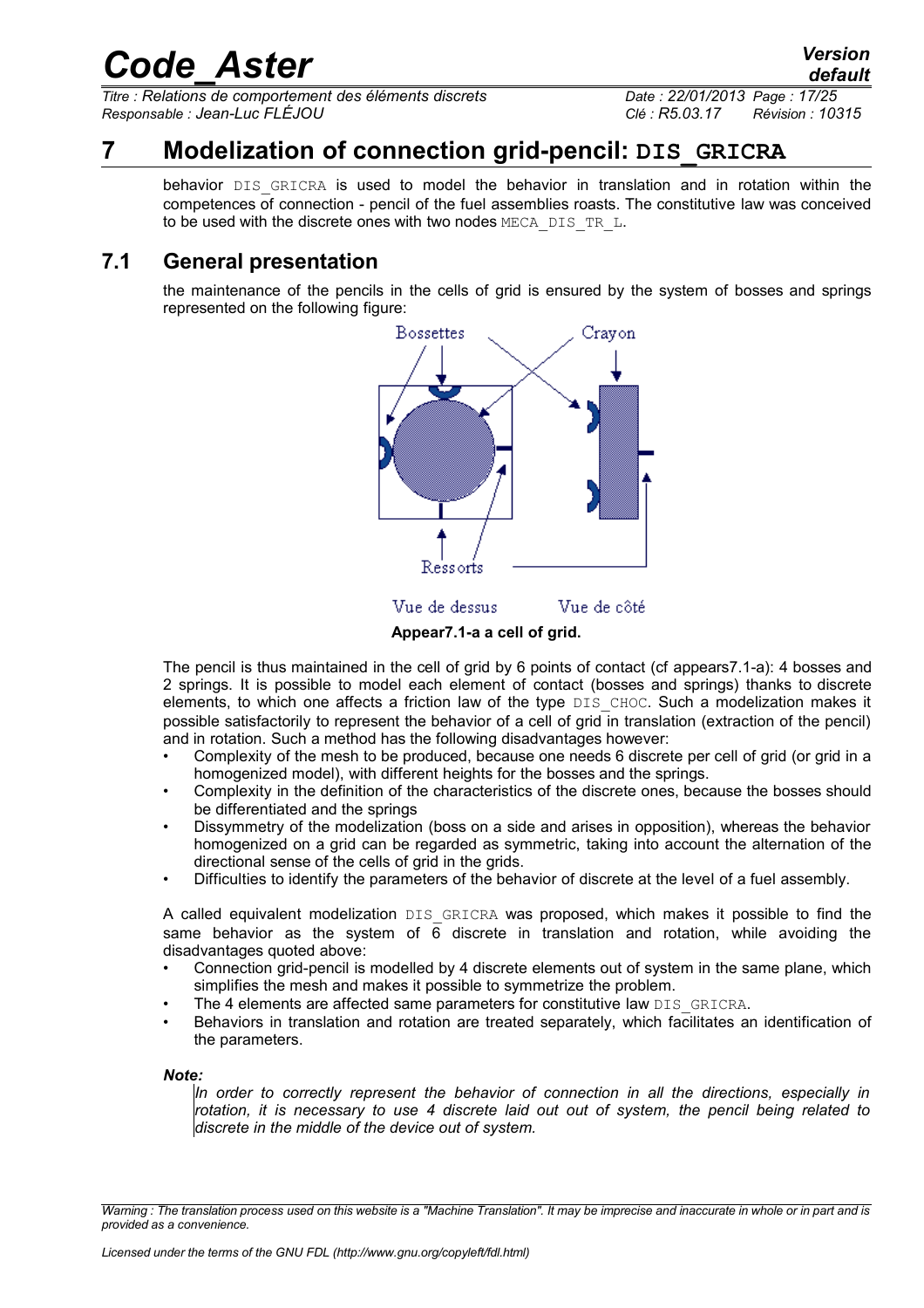*Titre : Relations de comportement des éléments discrets Date : 22/01/2013 Page : 18/25 Responsable : Jean-Luc FLÉJOU Clé : R5.03.17 Révision : 10315*



**Appear of a cell of grid.**

## **7.2 Definition of the local coordinate system**

<span id="page-17-0"></span>the equations of the constitutive law are written in the local coordinate system of the discrete. Taking into account the orthotropic character of the behavior in the tangential directions with discrete, one adopts following convention for the local definition of the reference of the discrete one: the axis *x* represents the axis of the discrete one, the axis  $y$  corresponds to the direction of the pencil, and it axis  $z$  is the orthogonal axis with  $x$  and  $y$ . For the swing angles, one will note  $\phi$  the swing angle around the axis  $x$  (DRX) and  $\theta$  the swing angle around axis  $z$  (DRZ). One is not interested in the swing angle around there (DRY), because it is necessary to block this rotation (condition limits) in the command file.

With this definition of the local coordinate system, the direction  $y$  is common to all discrete system out of system represented on the figure  $7.2$ -a. The direction  $\chi$  from discrete the 1 and 2 corresponds to the direction  $z$  from discrete the 3 and 4 (and vice versa). The angle  $\phi$  of 1 and 2 corresponds to the angle  $\theta$  of 3 and 4 (and vice versa).





<span id="page-17-1"></span>

*Warning : The translation process used on this website is a "Machine Translation". It may be imprecise and inaccurate in whole or in part and is provided as a convenience.*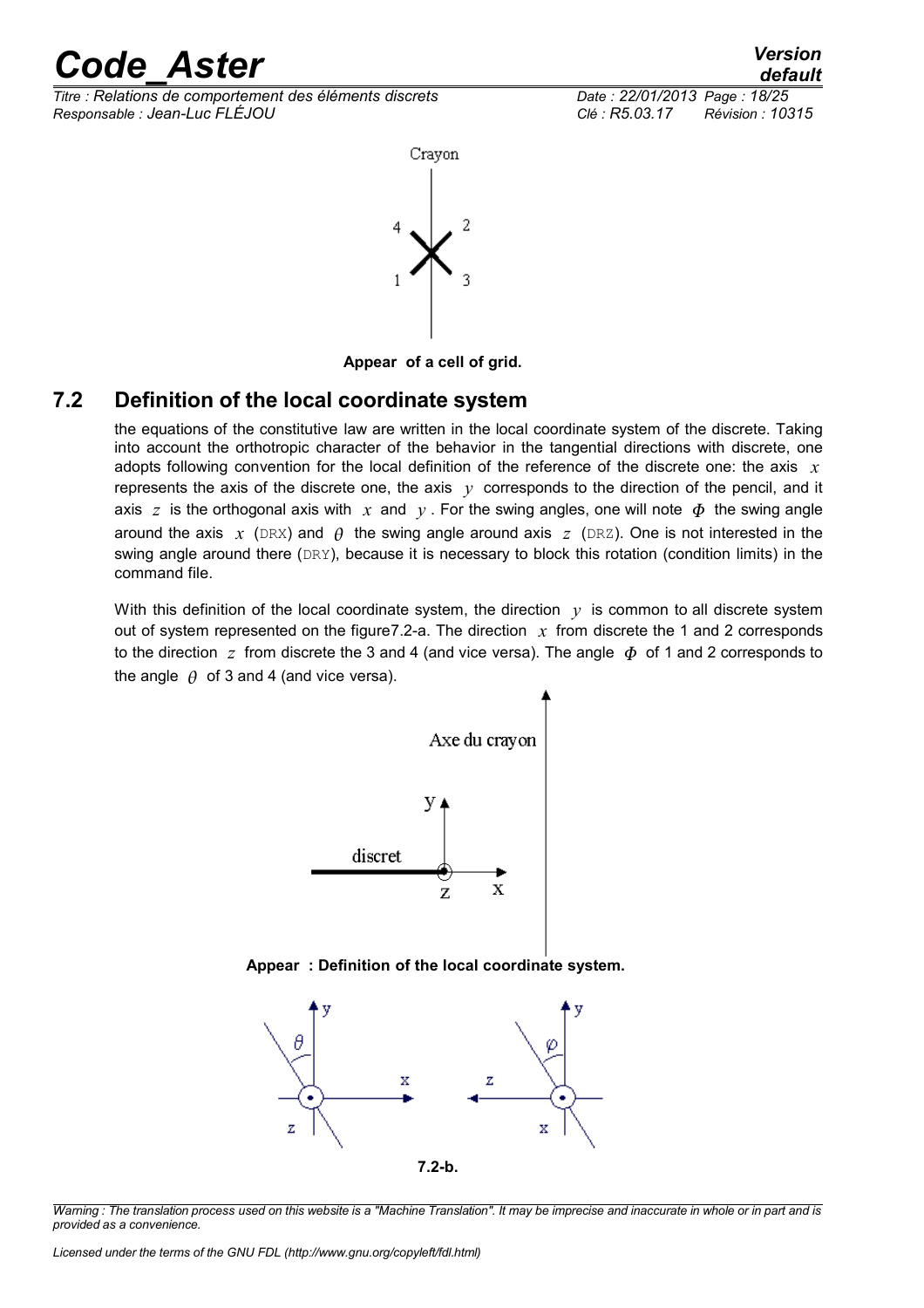*Titre : Relations de comportement des éléments discrets Date : 22/01/2013 Page : 19/25 Responsable : Jean-Luc FLÉJOU Clé : R5.03.17 Révision : 10315*

### <span id="page-18-0"></span>**7.3 Behavior in translation**

### **7.3.1 Presentation of the behavior**

the behavior in translation is modelled by a model of type friction of Coulomb [Figure [7.3.1-a\]](#page-18-1).



<span id="page-18-1"></span>**7.3.1-a Constitutive law in translation.**

Types of different behaviors are affected according to the directions:

#### **Direction** *x*

One considers an elastic behavior, with an initial force with null displacement equal contrary to the gripping force (the force exerted by the pencil on the discrete one compresses the discrete one):

$$
F_x = K_N \Delta x - F_N^0
$$

**Direction** *y*

One considers a quasi-perfect elastoplastic behavior to model the friction of Coulomb and the possibility of sliding. The force is expressed in the following way:

$$
F_y = K_T \left[ \Delta y - U_y^p \right]
$$

where  $\mathop{\Delta} y$  is the strain of discrete according to  $\mathop{y}$  and  $\mathop{U\mathstrut}\nolimits^p_y$  represents the sliding the criterion of sliding is the following:

$$
\|\overline{F}_y\| \le F^S + \kappa \lambda \quad \text{with} \quad F^s = -\mu F^0_N
$$

where  $\kappa$  is a parameter of the model,  $\lambda$  is the hardening parameter and  $\mu$  is the coefficient of

Coulomb. The flow model is the following one:  $\dot{U}_{y}^{p}\!=\!\dot{\lambda}\frac{\mathbf{F}_{\mathbf{y}}}{\mathbf{\parallel F}}$ ∥**Fy**∥

1D see document [R5.03.09] on the integration of the nonlinear models for the numerical integration of this elastoplastic model of type Von Mises with isotropic hardening.

This force is identical for the 4 discrete system out of system because they have the same direction *y* .

#### **Direction** *z*

One recalls that the constitutive law grid-pencil DIS GRICRA must be used with a configuration of discrete out of system. It is consequently useless to define a force in the direction *z* of the discrete one, because the stiffness "is taken again" by the discrete orthogonal ones (cf preceding section).

#### **7.3.2 Introduced parameters**

the behavior in translation requires the introduction of 5 parameters:

KN\_AX : axial rigidity of the discrete one

*Warning : The translation process used on this website is a "Machine Translation". It may be imprecise and inaccurate in whole or in part and is provided as a convenience.*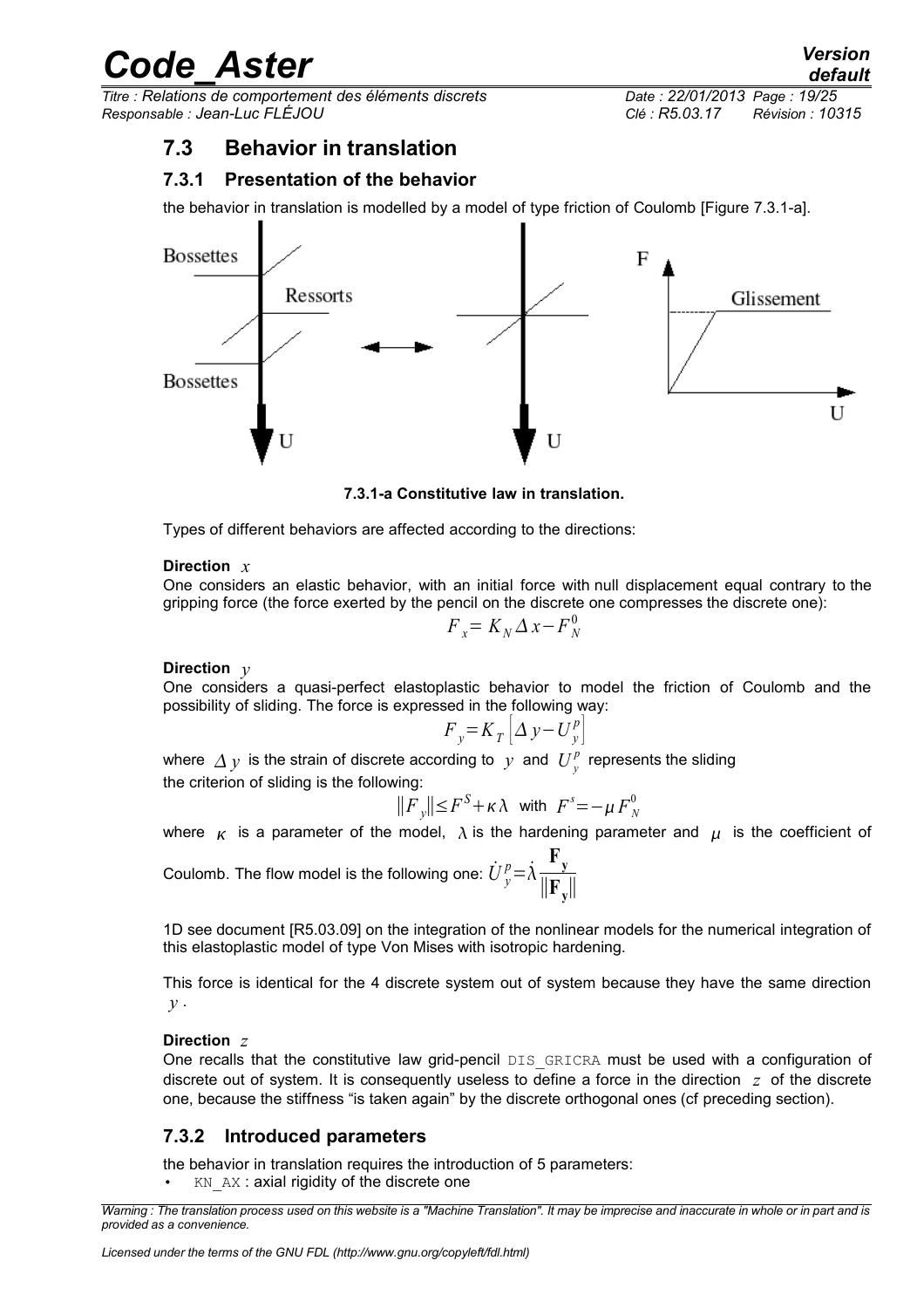*Titre : Relations de comportement des éléments discrets Date : 22/01/2013 Page : 20/25 Responsable : Jean-Luc FLÉJOU Clé : R5.03.17 Révision : 10315*

*default*

- KT\_AX : tangencial stiffness (in the direction of sliding) of the discrete one
- $\bullet$  F\_SER or F\_SER\_FO : force tightening of the pencil in the grid, the axial direction of the discrete one
- COUL\_AX : coefficient of Coulomb for the friction law
- $\overline{E}$  =  $\overline{AX}$  : hardening parameters allowing to make converge the friction law. This parameter is optional, a value of  $10^{-7}$  is proposed by default in Code\_Aster.

<span id="page-19-0"></span>The force necessary to extract a pencil from a grid is equal to  $F$  SER\*COUL AX (force of extraction).

### **7.4 Behavior in rotation**

#### **7.4.1 Presentation of the behavior**

the study of connection grid-pencil in rotation with the system boss-springs showed that one could describe the behavior by superimposing two simple behaviors:

- a phenomenon of sliding of the orthogonal elements to the plane of rotation, modelled by a model of Coulomb similar to that used in translation [Figure [7.4.1-a\]](#page-19-1).
- a bilinear elastic behavior in the plane of rotation, induced by the possibility of separation of the pencil compared to a boss from a certain angle [Figure [7.4.1-a\]](#page-19-1).



<span id="page-19-1"></span>

It is to ensure this superposition of an elastoplastic behavior and with a bilinear elastic behavior that the configuration of 4 discrete out of system is necessary. If one considers a rotation of an angle  $\theta$  in the total reference corresponding to the local coordinate system from discrete the 1 and 2, this angle corresponds to the angle  $\phi$  from discrete the 3 and 4. It is then enough to impose on discrete the elastoplastic model on the angle  $\theta$  (of the local coordinate system) and the bilinear elastic model on the angle  $\phi$  (of the local coordinate system) to have a superposition of the two behaviors thanks to the system the discrete ones out of system.

Types of different behaviors are affected according to the angles:

*Warning : The translation process used on this website is a "Machine Translation". It may be imprecise and inaccurate in whole or in part and is provided as a convenience.*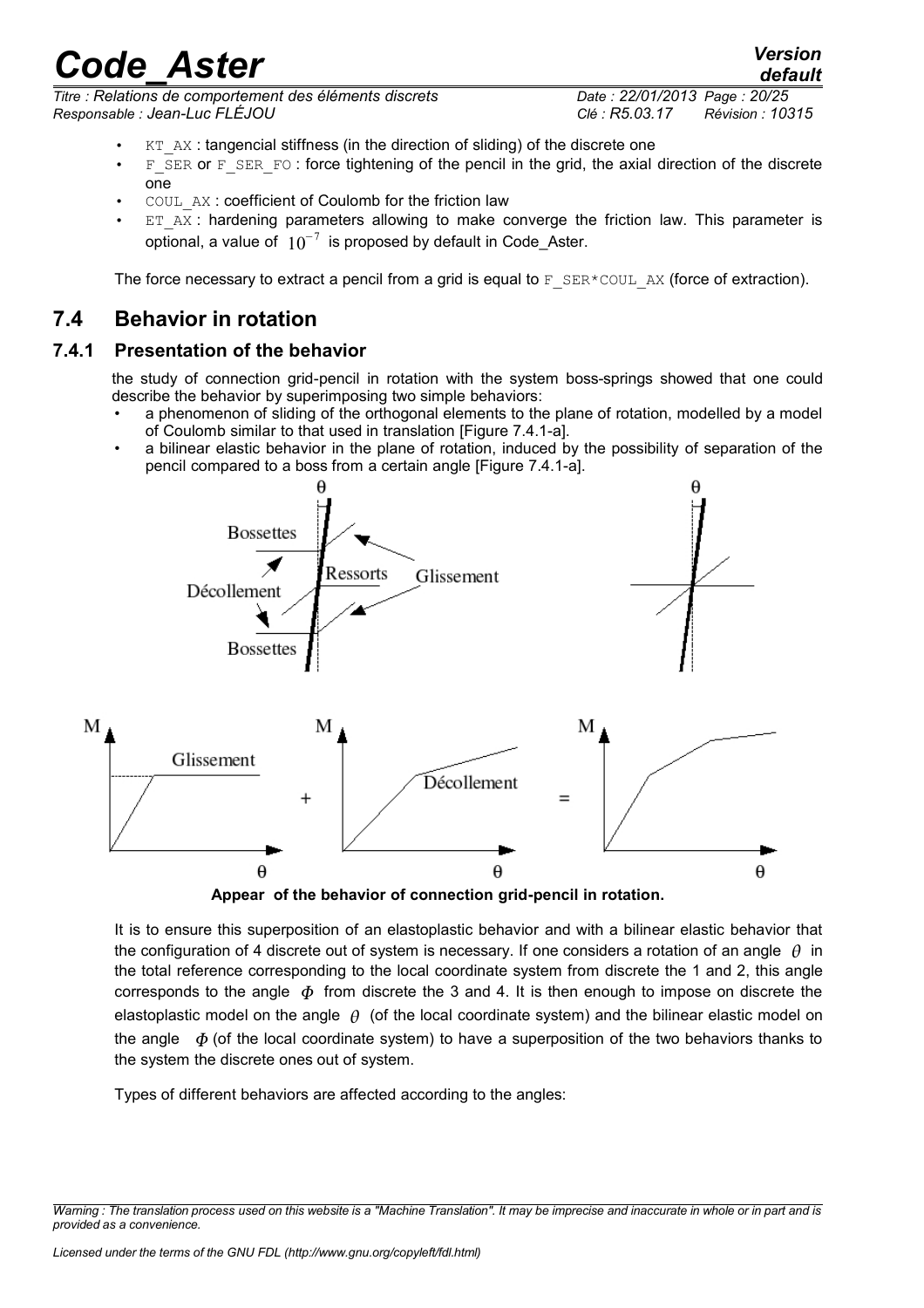*Titre : Relations de comportement des éléments discrets Date : 22/01/2013 Page : 21/25 Responsable : Jean-Luc FLÉJOU Clé : R5.03.17 Révision : 10315*

#### **Rotation around the axis** *x*

One considers an elastoplastic behavior of type Von Mises with isotropic hardening to model friction in rotation. The moment is expressed according to the angle and of a "plastic" angle or angle of repose:

$$
M_x = K_{\phi} \left[ \phi - \phi^p \right]
$$

where  $|\Phi|$  is the swing angle around  $|x|$  and  $|\Phi^p|$  represents the angle of repose the criterion of sliding is the following:

 $||M_{\phi}|| \leq M^{S} + \kappa \lambda$  where  $\kappa$  is a parameter of the model,  $\lambda$  is the hardening parameter and  $M^s_\parallel$  is the moment-threshold defined by parameters of the model.

The flow model is the following one:

$$
\dot{M}^p_{\phi} = \dot{\lambda} \frac{M_{\phi}}{\|M_{\phi}\|}
$$

1D see document [R5.03.09] on the integration of the nonlinear models for the numerical integration of this elastoplastic model of type Von Mises with isotropic hardening, by replacing the force by the moment and the strain by the difference in angle.

#### **Rotation around the axis** *z*

the behavior around the axis *z* is considered elastic bilinear. The moment around the axis *z* is expressed according to the swing angle around the axis *z* in the following way:

$$
M_{\theta} = K^{\theta} \theta \text{ if } \theta \in [-\theta^s, \theta^s]
$$

$$
M_{\theta} = K^{\theta} [\theta - \theta^s] + K^{\theta} \theta^s
$$

where  $\,\theta^s\,$  is the angle of elastic break of slope.

#### **Rotation around the axis** *y*

With regard to rotation around the axis  $y$ , it is imperative to block this rotation because no model was identified for this degree of freedom, the not turning pencil. However, in order to limit the bad conditioning of the stiffness matrix, a stiffness is introduced into the code, starting from the other stiffness in rotation. This stiffness is invisible for the user and does not have an influence on computations, the degree of freedom corresponding being blocked.

#### **7.4.2 Introduced parameters**

behavior in rotation requires the introduction of 5 parameters, either in the form of constants (ANG1, ANG2, PEN1, PEN2, PEN3), or in the form of functions of the temperature and irradiation (ANG1\_FO, ANG2 FO, PEN1 FO, PEN2 FO, PEN3 FO). An optional additional parameter ET ROT (equal to 10E-7 by default) makes it possible to make converge the behavior of sliding. The role of each parameter is explained easily over the curved angle-moment represented on the figur[e7.4.2-a](#page-21-2) :

- At the beginning there is no sliding and not separation, the stiffness in rotation is equal to PEN1 (or PEN1\_FO).
- From angle ANG1 (or ANG1 FO), the phenomenon of sliding on the discrete orthogonal ones with the plane of rotation is activated, these elements thus do not take part any more in the stiffness in rotation and the slope decreases and becomes PEN2 (Or PEN2 FO).
- From angle ANG2 (or ANG2 FO), there is always the sliding, to which the separation of the pencil compared to certain bosses is added, from where a reduction in the stiffness. This one becomes equal to PEN3 (or PEN3 FO).
- When then one discharges, there is always separation, but there is no more sliding, the slope becomes PEN1-PEN2+PEN3 (or PEN1\_FO-PEN2\_FO+PEN3\_FO).
- When one twice reaches  $AMGI$  (or  $AMGI$   $FO$ ) starting from the beginning of the discharge, the sliding is reactivated, and one always has separation, from where a slope equal to  $PEN3$  (or PEN3\_FO).
- From ANG2 (or ANG2 FO), there is resticking of the pencil on the bosses, from where a slope equal to PEN2 (or PEN2 FO).

*Warning : The translation process used on this website is a "Machine Translation". It may be imprecise and inaccurate in whole or in part and is provided as a convenience.*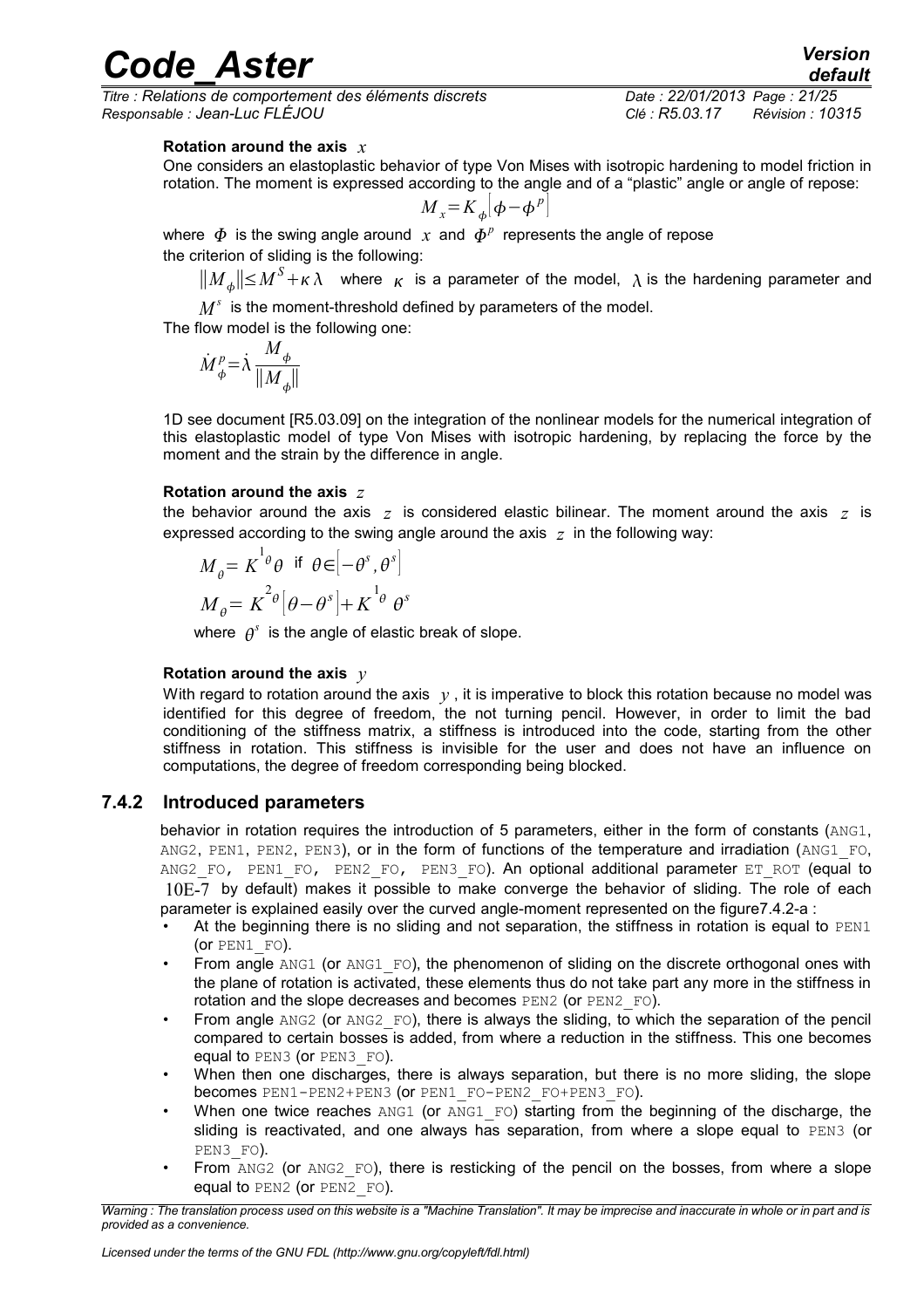*default*

*Titre : Relations de comportement des éléments discrets Date : 22/01/2013 Page : 22/25 Responsable : Jean-Luc FLÉJOU Clé : R5.03.17 Révision : 10315*

The values of parameters used for the figur[e7.4.2-a](#page-21-2) are the following: *ANG1*=0.001rad *ANG2*=0.004rad *PEN1*=1000 *N.m.rad*<sup>−</sup><sup>1</sup> *PEN2*=250 *N.m.rad*<sup>−</sup><sup>1</sup> *PEN3*=90 *N.m.rad*<sup>−</sup><sup>1</sup> .



<span id="page-21-2"></span>**Appear angle-moment on a bearing test and discharge in rotation for model DIS\_GRICRA.**

### **7.5 Notice**

<span id="page-21-1"></span>the forces and moments depend on displacements and relative angles swing between the two nodes on the discrete one. One writes in this section the forces and moments with node 2, and one takes as convention of writing  $\Delta \alpha = \Delta \alpha (n^2) - \Delta \alpha (n^2)$ , which represents the "strain" associated with the degree of freedom  $\alpha$  for the discrete one expressed with the node  $n^2$ . The force with the node  $n^2$ is equal contrary to the force to the node  $n^2$ . It results from it that the tangent matrix is following form:

$$
\underline{\underline{K}}^{\tan} = \begin{pmatrix} \underline{\underline{K}} & -\underline{\underline{K}} \\ -\underline{\underline{K}} & \underline{\underline{K}} \end{pmatrix}
$$

The behavior of connection roasts pencil is different for each degree of freedom, and independent of the other degrees of freedom. It results from it that each one of the components of the force depends only on the degree of freedom with which it is associated, and which the blocks  $K$  of the tangent matrix  $\underline{K}^{\text{tan}}$  are diagonal.

#### <span id="page-21-0"></span>**7.6 Standard**

#### **7.6.1 use of elements**

the following characteristics of the discrete elements must be affected in the command AFFE\_CARA\_ELEM\_to be able to use DIS\_GRICRA (cf document [V6.02.131]):

```
AFFE_CARA_ELEM (
   MODELE=modele, 
   DISCRET= F ( GROUP MA= ("meshes"),
                   CARA = \overline{K} TR L",
                   VALE = \sqrt{n}11st of 78 terms",
                   REPERE=' LOCAL')
```
*Warning : The translation process used on this website is a "Machine Translation". It may be imprecise and inaccurate in whole or in part and is provided as a convenience.*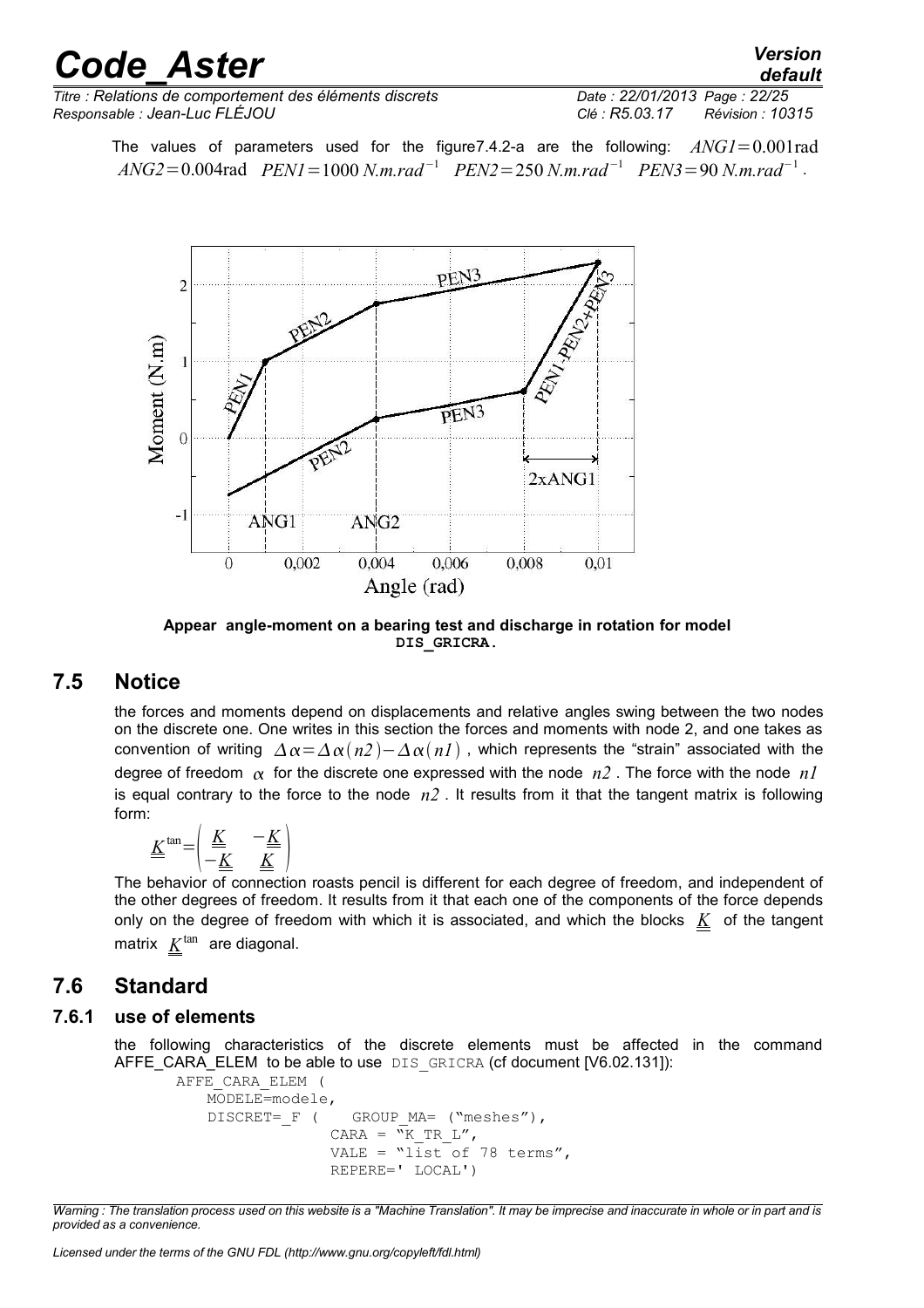*Titre : Relations de comportement des éléments discrets Date : 22/01/2013 Page : 23/25 Responsable : Jean-Luc FLÉJOU Clé : R5.03.17 Révision : 10315*

*default*

behavior DIS\_GRICRA for connection grid-pencil can be used only with discrete elements with two nodes and 6 degrees of freedom MECA\_DIS\_TR\_L. One must thus specify "K\_TR\_L" under CARA. Contrary to the other behaviors for the discrete ones, DIS\_GRICRA does not use the stiffness of discrete the data in AFFE\_CARA\_ELEM under the key word VALE. Since the key word VALE must be filled all the same, it is advised to affect a list of 78 null terms. In the case of a computation of eigen mode, constitutive law DIS GRICRA is not requested, therefore it is then necessary to return the stiffness of discrete which corresponds to the elastic mode of DIS\_GRICRA.

One works in the local coordinate system.

ORIENTATION= F ( GROUP MA= ("meshes",), CARA='  $\overline{V}$ ECT\_Y', GOES LE = vect\_crayon

vect crayon is a directing vector of the pencil. The direction of the pencil must imperatively be given under key word ORIENTATION.

In addition, the exposure field is obtained by office plurality of the lived history (stored in local variable) and of the increment of the field introduced by the command variables between time step running and previous time.

#### **7.6.2 Definition of the characteristics of the material**

behavior DIS\_GRICRA requires the introduction of 10 parameters. These data must be provided in DEFI\_MATERIAU. The parameters of entry of this model are the following:

Behavior in axial sliding: 5 parameters (of which an arbitrary, purely numerical parameter):

- normal stiffness of discrete the KN AX ;
- tangencial stiffness (in the direction of the sliding)  $KT$   $AX$ ;
- coefficient of kinetic friction of Coulomb COUL AX;
- force tightening F\_SER (limit of sliding = COUL\_AX\*F\_SER);
- hardening parameter ET AX (the constitutive law can be comparable to perfect plasticity. The hardening parameter is only used to ensure the convergence of computation; a value by default of 10E-7 him is affected);

Behavior in rotation: 6 parameters (of which a purely numerical parameter)

- successive slopes  $PEN1$ ,  $PEN2$  and  $PEN3$  of the curve Moment =  $F$  (angle);
- angles ANG1 and ANG2 of the points of inflection of the curve;
- hardening parameter ET ROT (parameter being used only to ensure the convergence of computation; a value by default of 10E-7 him is affected).

The gripping forces can vary according to the temperature and from the irradiation. These dependences are affected on slopes PEN1 and PEN2 for behavior in rotation and on the gripping force F\_SER for the behavior in axial sliding. The functions of dependence are directly defined in the form of a FORMULA in the command file.

The names of the followed parameters by suffix  $F \circ$  make it possible to inform the value in the form of a function.

A certain number of parameters additional, available for this behavior but which do not appear in this document, are clarified in [V6.04.131]. The parameters of dependence in temperature and irradiation of the gripping force are defined in the document [V6.02.131].

#### **7.6.3 Local variables**

They are 5:

- $VI$ : cumulated plastic displacement (axial direction)
- $V2$ : indicator of contact/friction (1 so sliding, 0 so not sliding)
- $V3$  : indicator of separation in rotation,
- $\cdot$  *V4* : plastic angle (sliding),
- $\cdot$   $V5$  : cumulated plastic angle.
- $V6$ : memorizing of the history of irradiation (fluence).

*Warning : The translation process used on this website is a "Machine Translation". It may be imprecise and inaccurate in whole or in part and is provided as a convenience.*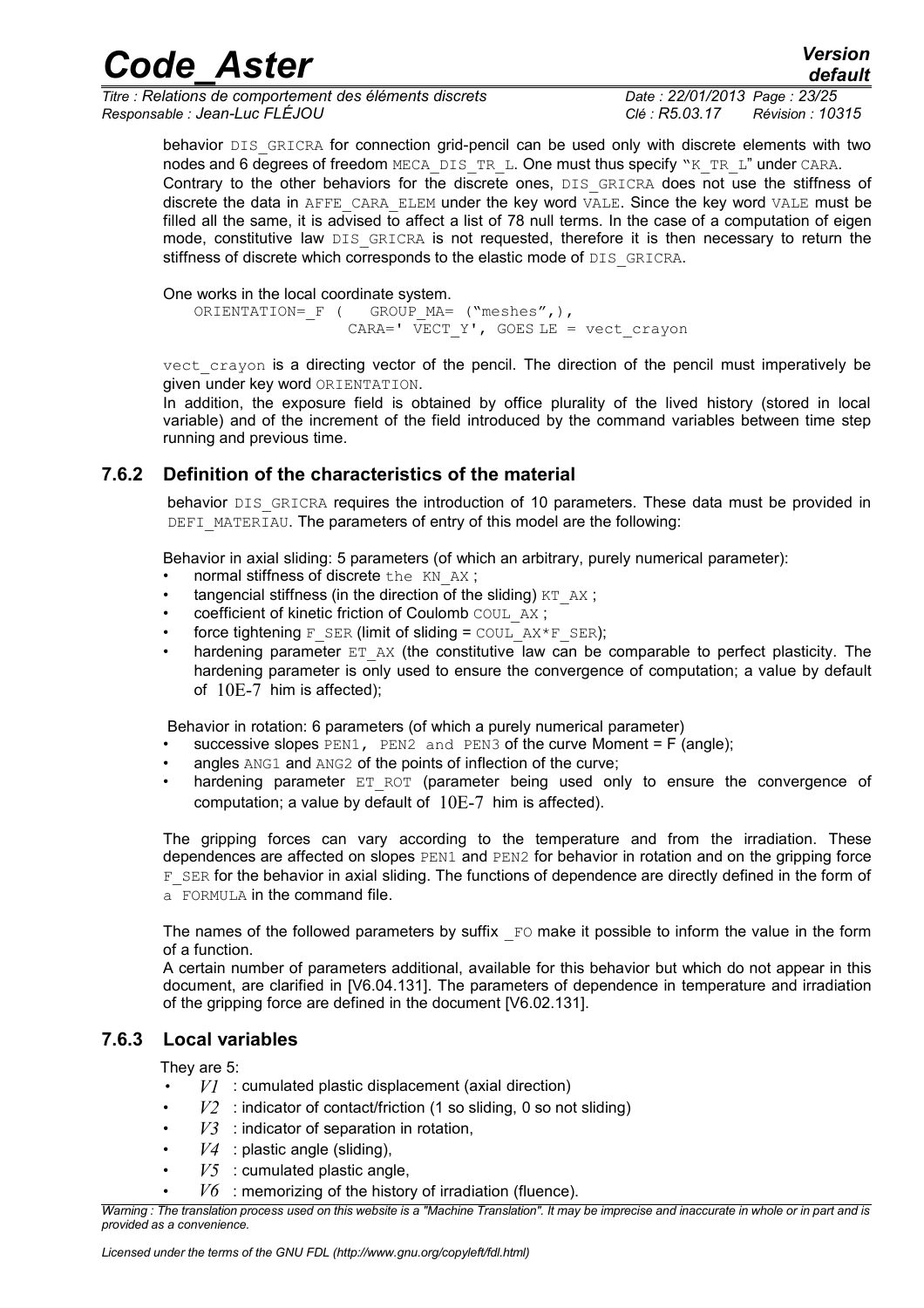*Titre : Relations de comportement des éléments discrets Date : 22/01/2013 Page : 24/25 Responsable : Jean-Luc FLÉJOU Clé : R5.03.17 Révision : 10315*